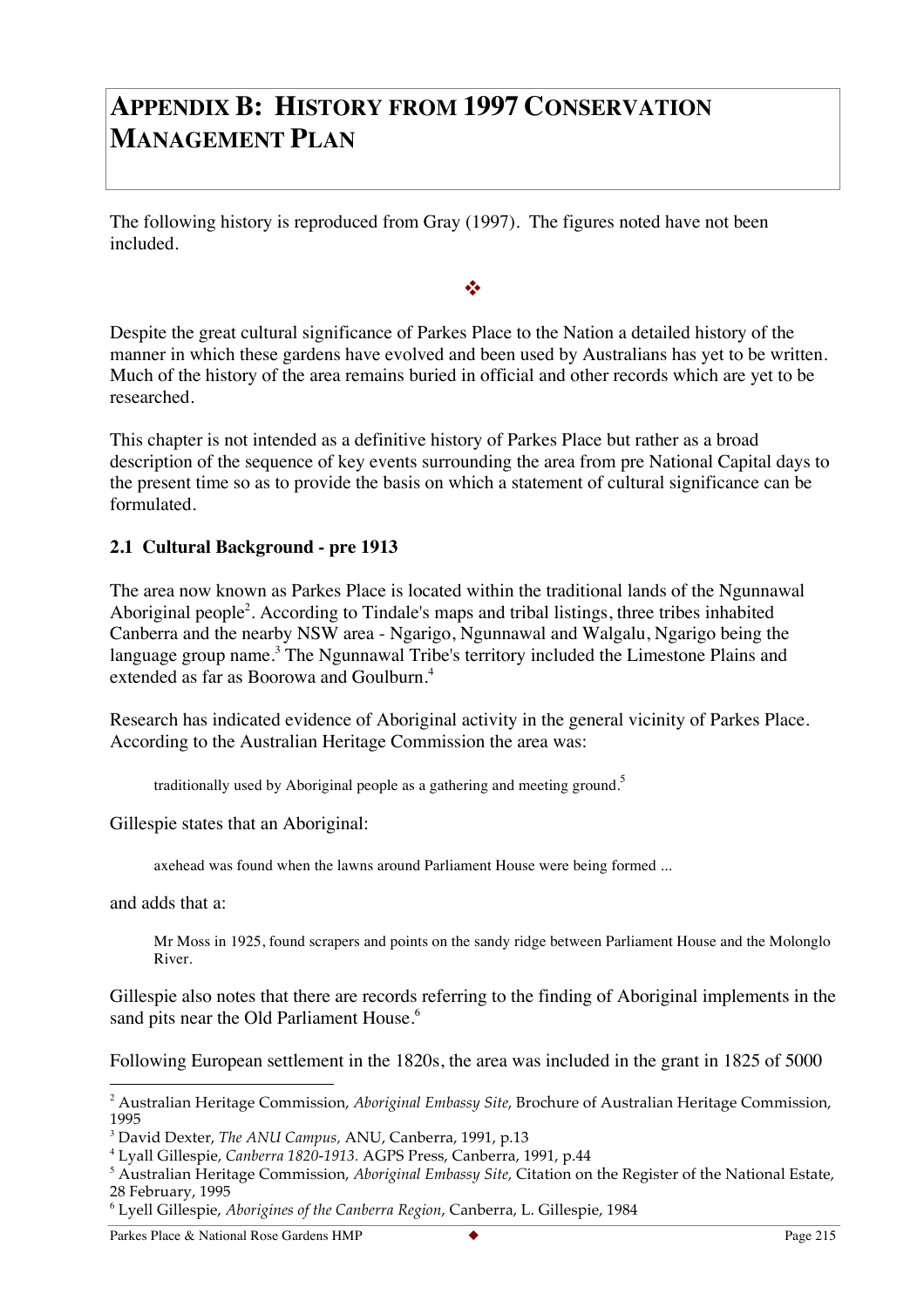acres of land (figure 1) to Robert Campbell as part compensation for the loss of one of his ships while under charter to the Colony. The land granted was just to the east of the first settlement of Canberry.<sup>7</sup> On this land which encompassed the present Canberra suburbs of Reid, Campbell and Parkes, Robert Campbell built Duntroon House on the northern side of the Molonglo River.

The area remained as rural land until 1912, when it was acquired by the Commonwealth as part of the creation of the Australian Capital Territory. This was followed on 12 March 1913, by the official commencement and naming of the National Capital - an event which would eventually lead to the creation of Parkes Place at the heart of Canberra's Parliamentary Zone.

# **2.2 Origins as a terrace court - Walter Burley Griffin's plan, 1911-1920**

The place which would ultimately take the official name of 'Parkes Place' was seen by its founders as the key landscape centrepiece of Walter Burley Griffin's plan for Australia's National Capital. It was to be located at the heart of Griffin's 'Government Group', referred to in the present day *National Capital Plan* <sup>8</sup> as the 'Parliamentary Zone'- ie. the triangular area surrounded by Kings and Commonwealth Avenue and the southern shore of Central Basin. It was to straddle Griffin's 'land axis' which links Capital Hill and Mt. Ainslie.

Griffin's vision for the Government Group (figures  $2 \& 3$ ), which changed little during his term as Federal Director of Design and Construction from 1913 to 1920, was for a 'Capitol' building on Capital Hill at the apex of the triangular 'Government Group' zone while on the land axis at progressively lower levels towards the Central Basin would be the Parliament House on Camp Hill followed by a 'terrace court', the key feature of which would be a fountain and long 'reservoir'. Flanking this terrace court were to be departmental buildings linked in series by colonnades and low wings. The view along the terrace court would extend:

uninterrupted across the Basin and the water front of the Public Gardens (now Commonwealth and Kings Park) and along a broad plaisance (now Anzac Parade) to Ainslie.<sup>9</sup>

Griffin's formally arranged road system at right angles to the land axis was intended to respond sensitively to the progressively falling terrace while at the same time providing access from the two avenue sides (now Kings and Commonwealth Avenues) of his triangle.<sup>10</sup>

Griffin's influence over his vision concluded however with the expiry of his term as Federal Capital Director of Design and Construction in 1920 and the creation of a Federal Capital Advisory Committee early in 1921.

# **2.3 Proposal for a Provisional Parliament House - John Sulman and the Federal Capital Advisory Committee, 1921-1923**

It is apparent from the first report of the Federal Capital Advisory Committee, chaired by Consulting Architect Mr (later Sir) John Sulman, that the manner in which the terrace court was to evolve would be greatly affected by the Committee. In particular it revealed a commitment to a temporary Parliamentary building to be constructed on a site in front of that proposed for the permanent Parliament House in Griffin's plan. (figure 4) The Committee stated:

 <sup>7</sup> Lyall Gillespie, *Canberra 1820-1913.* AGPS Press, Canberra, 1991, p.9

<sup>8</sup> NCPA, *National Capital Plan,* NCPA, Canberra, December 1990

<sup>9</sup> Walter Burley Griffin, *The Federal Capital: Report Explanatory of the Preliminary General Plan,* Department of Home Affairs, Commonwealth of Australia, Melbourne, October 1913, p. 6

<sup>10</sup> Walter Burley Griffin, *The Federal Capital: Report Explanatory of the Preliminary General Plan,* Department of Home Affairs, Commonwealth of Australia, Melbourne, October 1913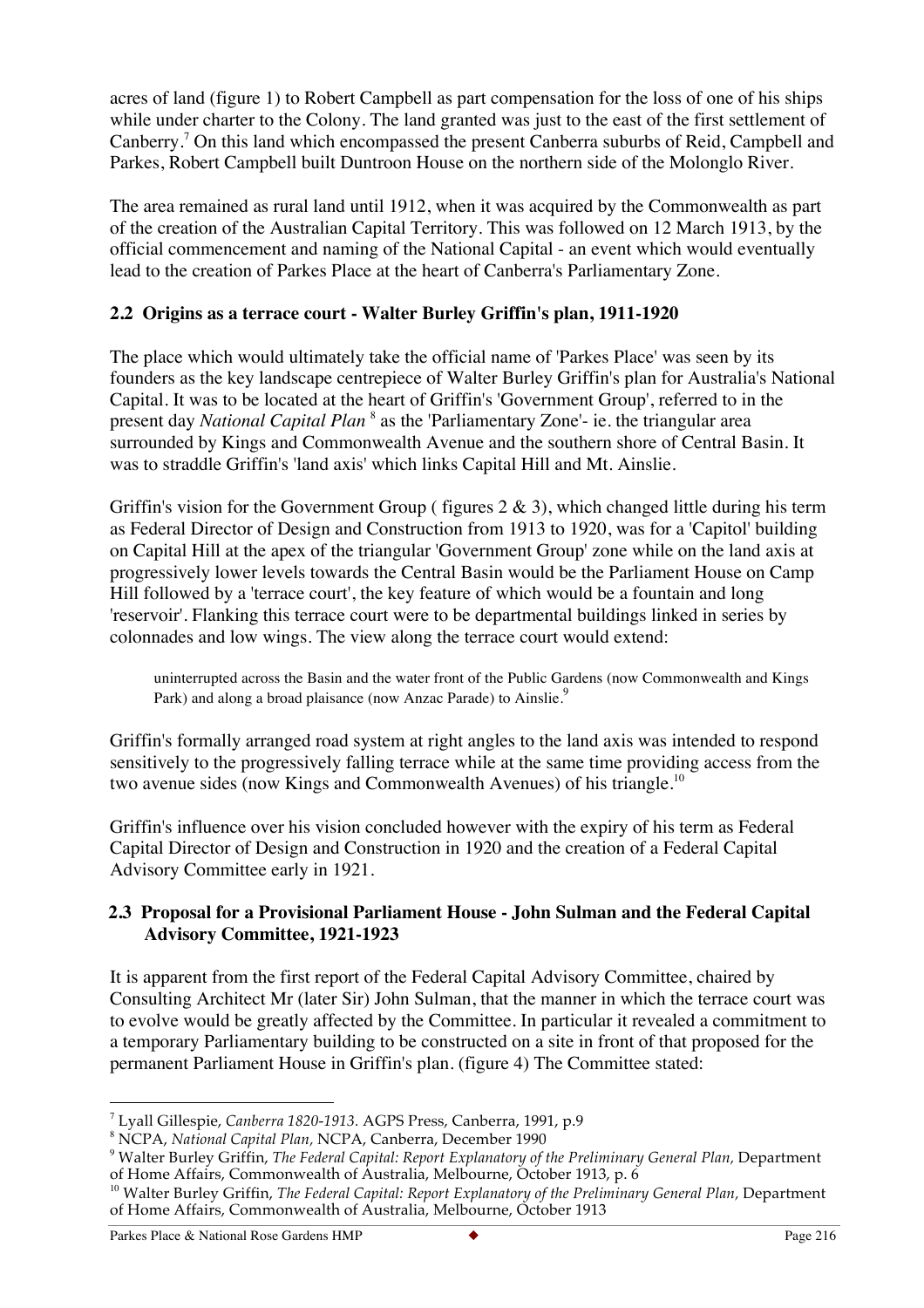The site selected for the temporary parliamentary buildings would afford a vista along the main governmental axis, overlooking the ornamental grounds. It would be clear of the site for the permanent Parliament House, which could be constructed in the future without disturbing Parliament.<sup>11</sup>

The committee also indicated their commitment to the establishment of 'the ornamental grounds' (rather than Griffin's fountain and reservoir) in the vicinity of the temporary building by:

suitably laying out and planting with shrubs the environment of the temporary Parliament House, temporary Administrative Offices and Hostel.<sup>12</sup>

The Government, then located in the Victorian Parliament House itself surrounded on three sides by ornamental gardens, concurred with this approach at Cabinet level. Early planning for the temporary Parliamentary building then appears to have commenced in 1922 assuming this site, which was about 210 metres in front of Griffin's and some 15 metres below it.

This new approach to the development of the Parliamentary zone became public on 9 March 1923 when the House of Representatives referred the matter of the erection of the 'Provisional Parliament House' to the Parliamentary Standing Committee on Public Works. This body then found itself in the position of having to adjudicate between opposing points of view on the matter.<sup>13</sup> Opponents to the proposal, who argued for a nucleus of the permanent Parliament House to be constructed on the original site, included the President of the Federal Council of the Australian Institute of Architects, the ex-President of the Victorian Institute of Architects and architects Mr B. J. Waterhouse, Professor Wilkinson and Mr Walter Burley Griffin.<sup>14</sup> The latter stated his strong opposition to building the provisional Parliament House on the '...reservoir site ...' and in particular said:

To build the provisional building just below Camp Hill would absolutely destroy the whole idea of the Government group, which is the dominating feature of the Federal Capital; it would be like filling a front yard full of outhouses, the walls of which would be the frontages of the buildings facing the yard. It would never be pulled down; history teaches us that such things are not changed, the pressure being too great to allow it.<sup>15</sup>

The Parliament itself decided on 26 July 1923 in favour of the Provisional Parliament House scheme, after the Committee failed to reach a decision. The first sod of the building was turned on 28 August 1923.<sup>16</sup>

#### **2.4 Planning as Parliamentary gardens - Federal Capital Advisory Committee and Federal Capital Commission, 1924-1926**

Further modification of the Griffin plan was to follow when, in the latter part of 1924, the Federal Capital Advisory Committee turned its attention to the 'Parliamentary gardens' (previously called the ornamental gardens) to be developed in the vicinity of the building now under construction.<sup>17</sup>

 <sup>11</sup> Federal Capital Advisory Committee, *First General Report*, Melbourne, 1921, p.11

<sup>12</sup> Ibid., p.15

<sup>13</sup> Parliamentary Standing Committee on Public Works, *Proposed Erection of Provisional Parliament House, Canberra*, Melbourne, 1923

<sup>14</sup> Ibid., p. xi

<sup>&</sup>lt;sup>15</sup> Ibid., p.114

<sup>16</sup> Jim Gibbney, *Canberra 1913-1953*, AGPS Press, Canberra, 1988, p.68

<sup>17</sup> Australian Archives, *A199 FC1925/236, 23 August 1924*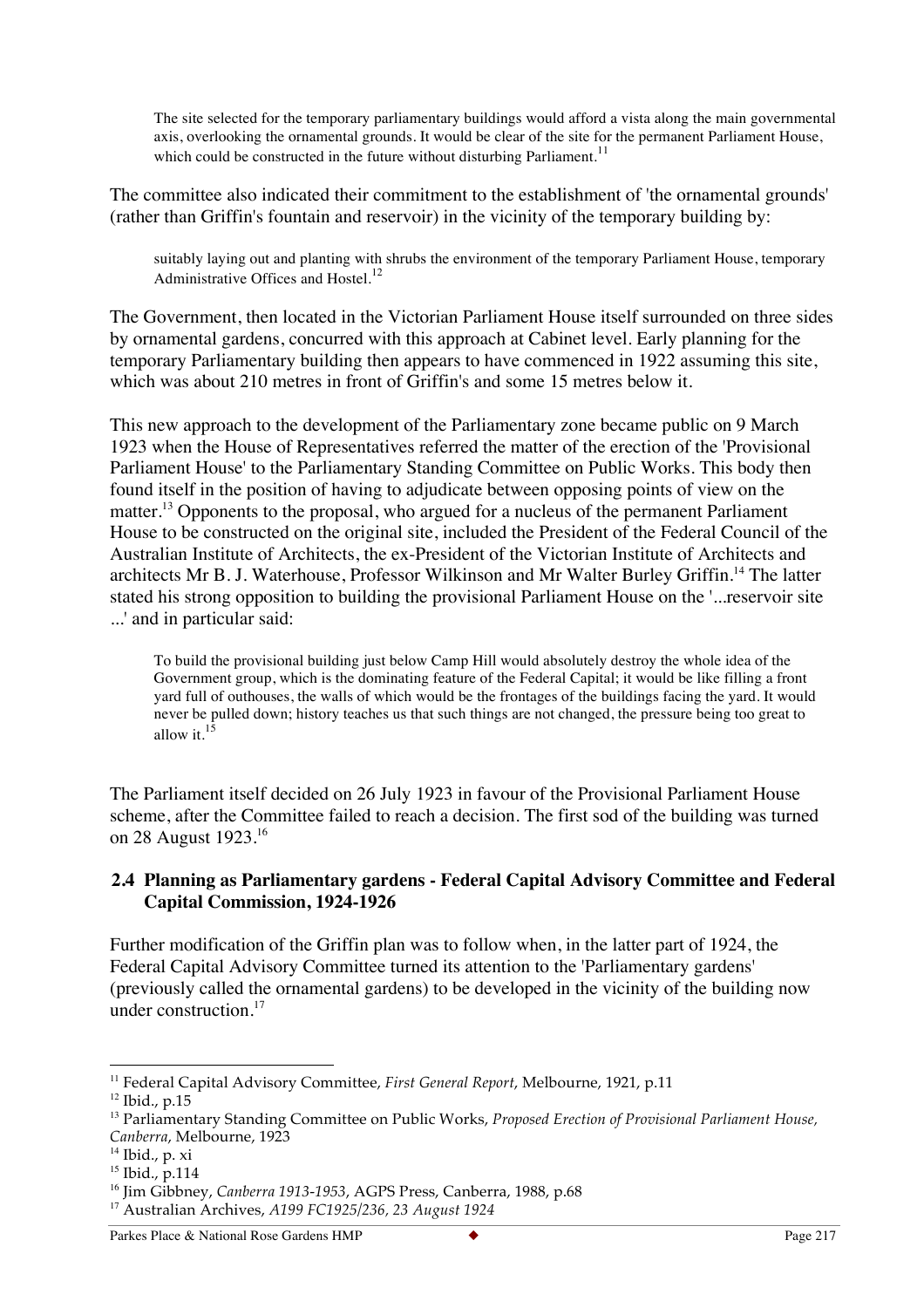In August 1924 it was apparent that consideration was being given to a proposal by T. C. G. Weston (known as Charles Weston), Superintendent, Parks and Gardens for a very large rose garden directly in front of Parliament House<sup>18</sup> (figure 5), however this was dropped in favour of a 'strictly formal' design, reflecting more the formality of the Parliament building under construction.

The key proponent of this approach was Herbert Ross, a Sydney architect and Member of the Federal Capital Advisory Committee, who may have been influenced by some garden design ideas being pursued at that time in the Sydney area. Tanner has, for instance, noted that architect Arthur Brown and his garden designer wife Jocelyn, who were greatly impressed during a joint visit to Europe in 1922 with townscape and gardens of the Renaissance, were pursuing similar designs during the 1920s - he provided the architectural framework and she the planting. Tanner states that:

Formal elements were grouped to provide 'a series of outdoor rooms - one surprise after another'.<sup>19</sup>

In developing the design an attempt was made to incorporate a water body, in recognition of Griffin's obvious use of a major water body along his land axis. Colonel Owen, an engineer and Member of the Federal Capital Advisory Committee, in a letter in August 1924 to John Smith Murdoch, the architect for the Provisional Parliament House stated:

The layout of the Government Group in Mr Griffin's scheme shows ornamental water on the Ainslie access (sic) - vide attached rough tracing - where we propose to make the garden. That plan also shows ornamental lake, presumably surface, at the 1870 level. This latter level is not feasible, but I think that in laying out the garden we should provide for ornamental water at some future date.<sup>20</sup>

The general layout which emerged early in 1925 appears to reflect the combined views of the Federal Capital Advisory Committee and Mr Murdoch, who the Committee decided to consult, with perhaps Murdoch's views dominating,<sup>21</sup> although the available records fail to confirm this completely. What is clear however is that the main and cross axes of Murdoch's Parliament House design and the desire to relate and link the gardens to the building, strongly influenced the final outcome. (figure 6)

In February 1925 the Federal Capital Commission commenced the laying out of the proposed garden area with a view to achieving final graded levels on as many areas as possible before the winter of 1925, so that planting could commence.<sup>22</sup>

Public confirmation of these major modifications to Griffin's plan came on 11 November 1925 in *Commonwealth of Australia Gazette* with the first gazettal of the 'plan of lay-out of the City of Canberra and its environs'. (figure 7) Quite clearly the Parliamentary gardens achieved by these modifications were entirely different to the 'reservoir and fountain' dominated approach of Griffin.

<sup>&</sup>lt;sup>18</sup> Ibid

<sup>&</sup>lt;sup>19</sup> Howard Tanner, *The Great Gardens of Australia*, Macmillan Co of Australia, North Sydney, 1976

<sup>20</sup> Ibid., 25 August 1924

<sup>21</sup> Ibid., 28 October 1924

<sup>22</sup> Australian Archives, *A292 C3516*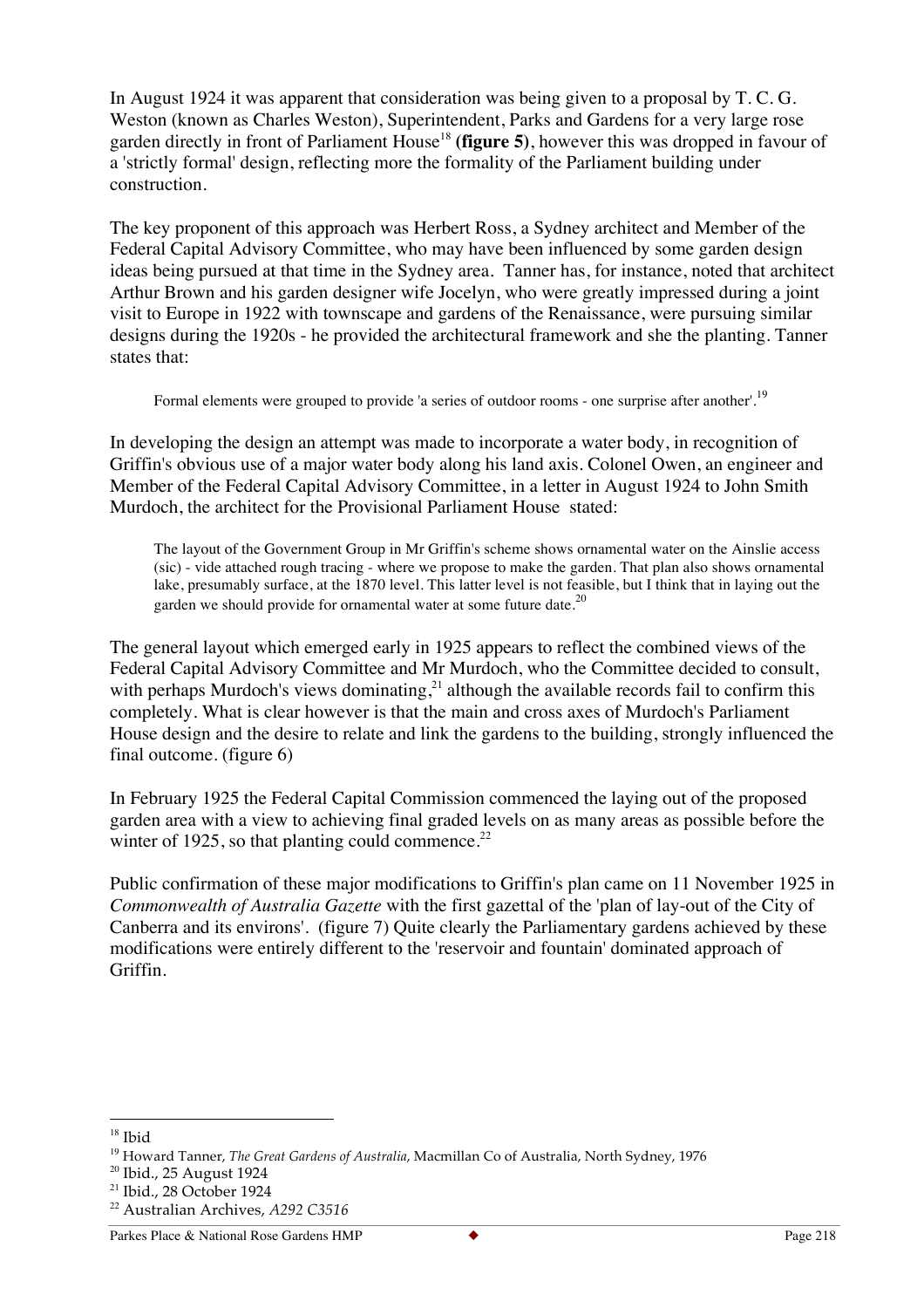#### **2.5 Gardens establishment - Charles Weston and the Federal Capital Commission, 1925 onwards**

The use of Lombardy poplars to achieve 'sentinel' features at key points in the gardens almost certainly resulted from the involvement of Murdoch in the formulation of the basic planting structure,<sup>23</sup> although the Federal Capital Advisory Committee had already shown some interest in that particular tree. $24$ 

The drawing at figure 6 indicates that most of these poplars were planted in June, July and August 1925 and they were probably the first trees to be planted in the Parliamentary Zone.

In July 1925, Charles Weston, Superintendent, Parks and Gardens, Federal Capital Commission, submitted a plan showing two selections of trees for planting in the Parliamentary gardens - one group were nearly all native evergreens, while the other comprised mainly deciduous trees. Weston commented that:

the Lombardy poplars already planted as the chief and outstanding feature of the gardens would appear to have made it very difficult to give an Australian atmosphere to the gardens so far as trees and shrubs are concerned.<sup>25</sup>

The planting proposals were finalised by Charles Weston, and carried out under his and his successor's control from the winter of 1925 onwards.<sup>26</sup> (Weston was succeeded by Mr A. E. Bruce in November 1926). The scheme as executed (figure 8) reflected Weston's 45 years of horticultural experience, two thirds of which had been spent in Australia. His 13 years in Canberra had given him an intimate knowledge of the inhospitable nature of the Limestone Plains and their restraints for horticultural work. The composition by common name of the trees planted in accordance with this plan is set down in table 1.

|                         |                                                                               |                | Table 1           |                                                                  |                     |               |
|-------------------------|-------------------------------------------------------------------------------|----------------|-------------------|------------------------------------------------------------------|---------------------|---------------|
|                         | <b>Parkes Place - Tree Planting</b><br><b>Tree Species Composition - 1928</b> |                |                   |                                                                  |                     |               |
| <b>Common Name</b>      | N/S paths                                                                     | E/W paths      | SE/SWsectors lake |                                                                  | King E.             | <b>Totals</b> |
| <b>Exotic evergreen</b> |                                                                               |                |                   |                                                                  |                     |               |
| Atlas cedar             | $\mathbf 0$                                                                   | 50             | 20                |                                                                  |                     | 70            |
| Arizona cypress         | 24                                                                            | $\overline{2}$ | 12                | 0                                                                |                     | 38            |
| <b>Golden</b> cypress   | $\mathbf{0}$                                                                  | 48             | 0                 | o                                                                |                     |               |
| Roman cypress           | 32                                                                            | 0              | 0                 | 0                                                                | 00000               | 48<br>32      |
| Lawson cypress          | $\Omega$                                                                      | ō              | 6                 | ō                                                                |                     | 6             |
| <b>Exotic deciduous</b> |                                                                               |                |                   |                                                                  |                     |               |
| Lombardy poplar         | 20                                                                            | 8              | 0                 |                                                                  | 0                   | 32            |
| Oriental plane          |                                                                               |                | 20                |                                                                  |                     | 22            |
| Pin oak                 | 00000                                                                         | Ö              | 80                | Ô                                                                | 0                   | 80            |
| White poplar            |                                                                               | o              | 8                 | 0                                                                | 0                   | 8             |
| <b>Huntington</b> elm   |                                                                               | ō              | 14                |                                                                  | $\ddot{\mathbf{0}}$ | 14            |
| <b>Totals</b>           | 76                                                                            | 110            | 160               |                                                                  | o                   | 350           |
|                         |                                                                               |                |                   | Exotic evergreen - 194 - 55.5%<br>Exotic deciduous - 156 - 44.5% |                     |               |
| Origin: FCC plan 1928   |                                                                               |                |                   | Native evergreen-                                                | $0 - 00.0\%$        |               |

<sup>&</sup>lt;sup>23</sup> Ibid., 24 July 1925

<sup>26</sup> Australian Archives, *A292 C3516*

<sup>24</sup> Australian Archives, *A199 FC1925/236, 18 September 1924*

<sup>25</sup> Greg P. Murphy, *Parks and Gardens in Canberra,* Department of the Capital Territory, Canberra, 1979, p.76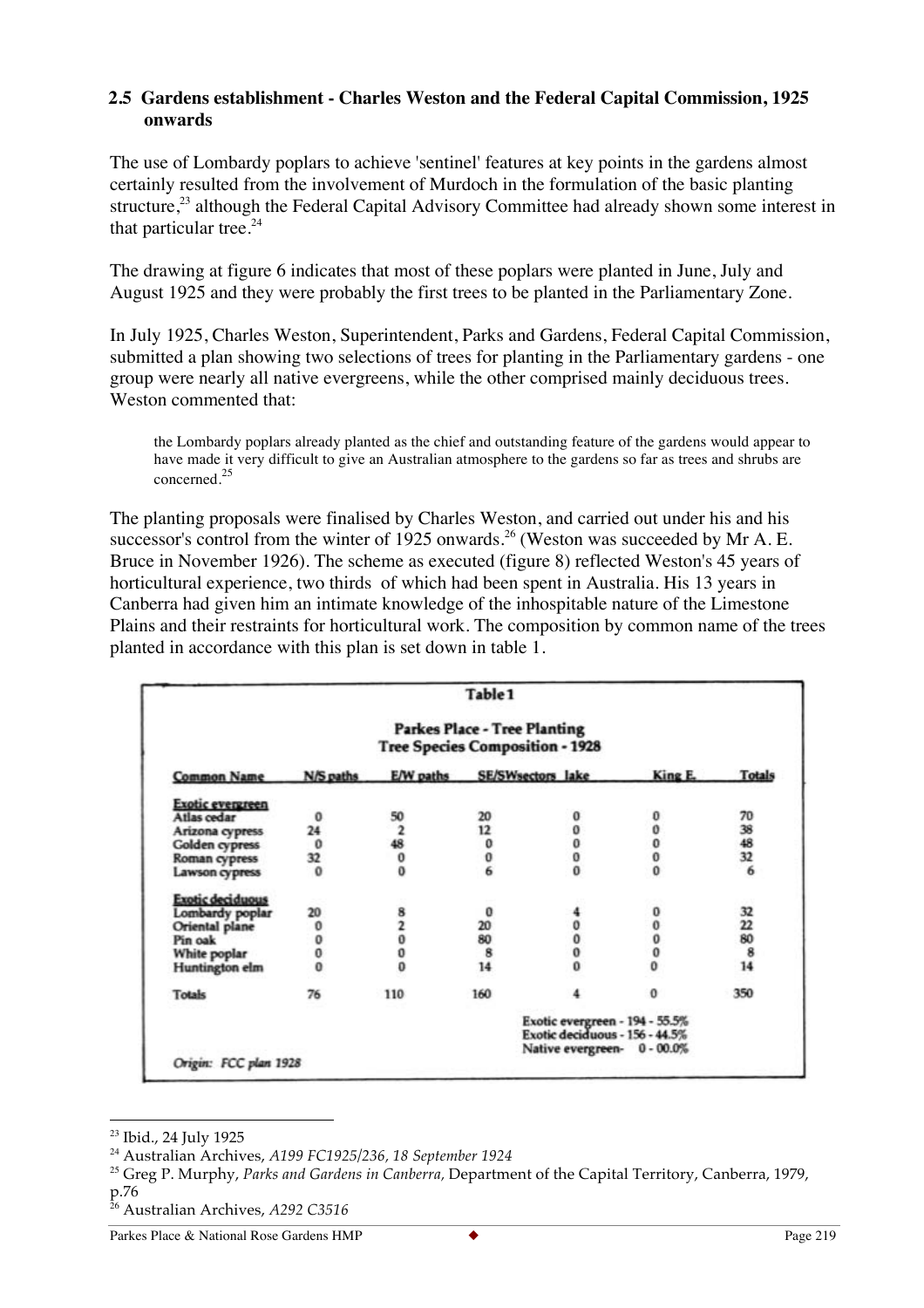The design aimed to create through the use of a balanced mix of evergreen and deciduous trees, formally shaped grassed vistas and 'outdoor rooms' in scale with the Provisional Parliament House. Wide granite gravel paths were used within this tree planting - some would be under tree canopies, while others would be lined with narrow crowned Roman cypresses, reminiscent of Renaissance gardens. At key intersections and entry points, groups of two or four Lombardy poplars were planted as 'sentinels' in large square beds edged with privet. These poplars would reach great heights and would be seen at a distance.

Weston's scheme is clearly in contradiction with Murdoch's views of a '... loose and low...' effect<sup>27</sup> and he made use of much larger trees, at closer spacings than suggested by Murdoch, employing at the same time a good balance between evergreen and deciduous species. He obviously set out to create an environment in microclimate and aesthetic terms which would be appreciated by the many who would visit, in the decades ahead, the environs of the Parliament House. He also deliberately over-planted the site having in mind a quick effect and possible species performance difficulties and he would have assumed a thinning in about 20 years. This was a common feature of Weston's large scale plantings on the Limestone Plains. On top of this he also used a lot of advanced trees to achieve an immediate effect for the Parliament House opening day.

While no Australian natives found their way into Parkes Place at that time, Weston did however plant Australian eucalypts around the periphery of the nearby future House of Representatives and Senate gardens. The inclusion of these species reflected his determination to include those Australian species which he had tested in the Canberra conditions.

# **2.6 Floral display gardens and ornamental lake on terrace court - Federal Capital Commission, late 1920s.**

There are indications that the Federal Capital Commission intended that floral bedding displays be located within the vistas and 'outdoor rooms' of Parkes Place. In January 1927 for example, a design was prepared which located 26 large floral beds on the vista in front of the front door of Parliament House (figure 9). Floral beds to this design were eventually established there in the 1930s. (see section 2.13)

The Federal Capital Commission also prepared detailed drawings in September 1926 for the 15 cm high kerbing, pedestals, gargoyles, and excavation for the intended lake in the central vista,<sup>28</sup> however these plans were not executed by the opening of the Provisional Parliament House. Records indicate however that its initial excavation was carried out about 1930.<sup>29</sup> In March 1933, A. E. Bruce, Superintendent, Parks and Gardens, Department of the Interior, proposed that the 'Reflection Lake' be completed by concrete lining and estimates to do this were prepared.<sup>30</sup> No further action was taken and the excavation remained until 1969, when a system of pools and fountains set in a large paved area was constructed over the original excavation, greatly changing the original intended design character.

# **2.7 Commemorative tree plantings - Empire Parliamentary Association, 1926 and Young Australia League, 1927**

On 11 October 1926 an event of great historic significance for the fledgling Australian Federation took place in Canberra. On this day the new House of Representatives chamber was

<sup>&</sup>lt;sup>27</sup> Ibid., 24 July 1925

<sup>28</sup> Australian Archives, *A2514/1 P185 & 186,* 

<sup>29</sup> Ibid., 20 March 1933

<sup>30</sup> Ibid., 20 March 1933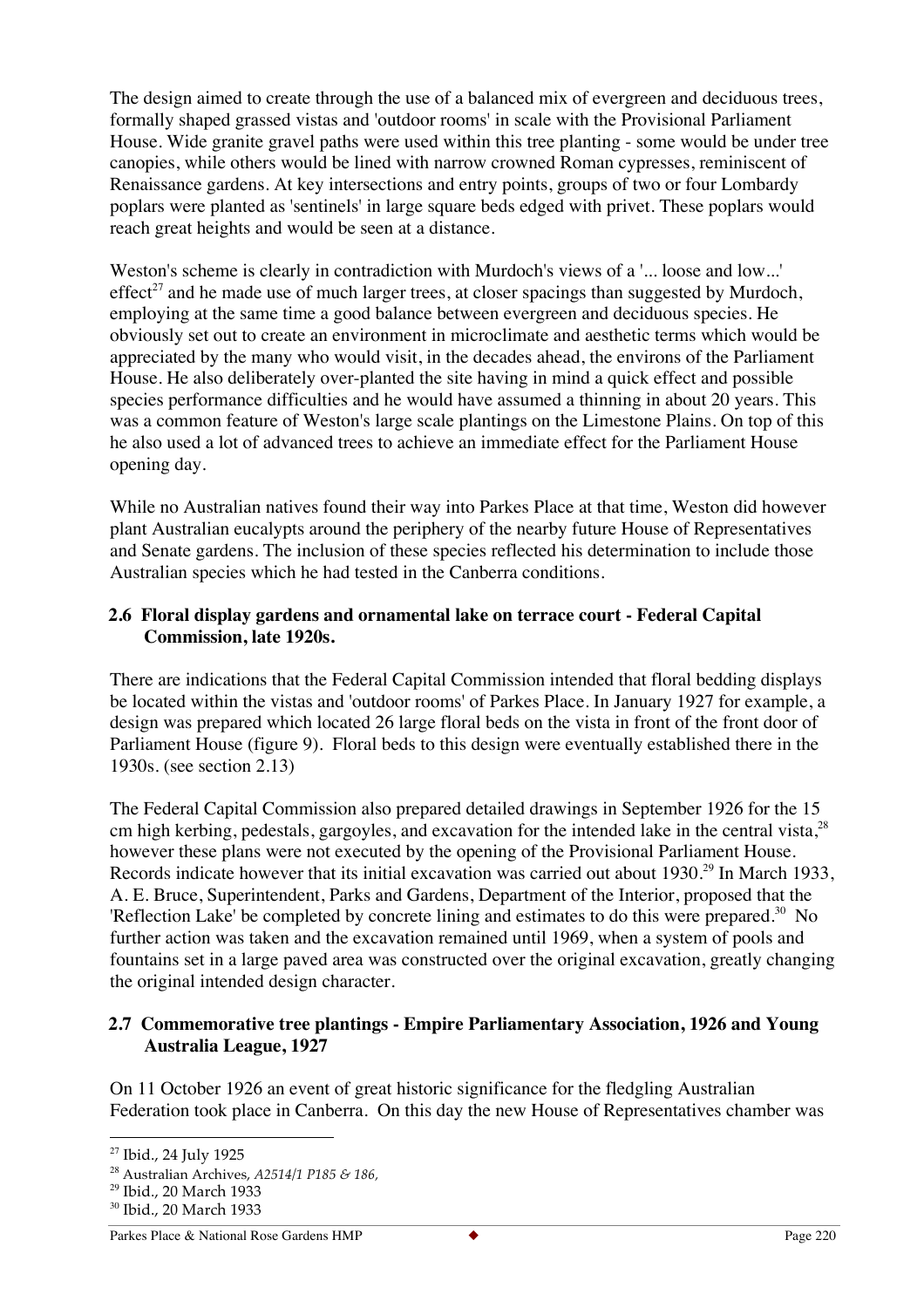used for the first time for official purposes, when the Right Hon. the Marquis of Salisbury, in the presence of the delegates to the Empire Parliamentary Association conference in Australia, and '... a large gathering of officials and citizens ...' presented to the House of Representatives its Speaker's chair which was a replica of the one in the British House of Commons at that time.<sup>31</sup>

In association with the ceremony twelve commemorative trees were planted to mark the event. Two Lombardy poplars were planted in the courtyards of the Old Parliament House by the Marquis of Salisbury and Mr Arthur Henderson, MP (both from the UK), while ten Roman cypresses were planted adjacent to the western north-south path of Parkes Place by the Marquis of Salisbury and nine other members of the Empire Parliamentary Association from eight different countries. $32$ 

A photograph of the event is at plate 2. A copy of a plan on which the planters' signatures and the location of their trees are documented has been located.<sup>33</sup>

In 1929 the Empire Parliamentary Association arranged for twelve plaques to be designed and manufactured by the Australian War Memorial in Melbourne. The Memorial claimed their design, a photograph of which is at plate 3:

contains a suggestion of symbolism, the rising sun standing for Australia and the wavy lines for the seas crossed by the Delegates who planted the trees.  $34$ 

At table 2 the names of those who planted the ten trees in Parkes Place are documented. Only six of these trees and their associated plaques remain.

| Parkes Place - Roman cypress commemorative plantings           |                                                                                 |  |
|----------------------------------------------------------------|---------------------------------------------------------------------------------|--|
|                                                                |                                                                                 |  |
| Plantedby                                                      | Condition in 1994                                                               |  |
| The Right Hon.<br>The Marquess of Salisbury                    | satisfactory                                                                    |  |
| Senator the Hon.<br>F. L. Schaffner<br>(Canada)                | Tree removed-<br>Plaque lost                                                    |  |
| L.S. Dickson M.P.<br>(New Zealand)                             | Free removed-<br>plaque lest                                                    |  |
| I. P. Van Heerden M.P.<br>(Union of South Africa)              | Plechricity pole needs<br>removal - otherwise<br>satisfactory                   |  |
| Major Bryan R. Cooper M.P.<br>(Irish Free State)               | Tree removed -<br>plaque lost                                                   |  |
| Hon J. Alexander Robinson M.IC.                                | Suppressed by<br>other trees                                                    |  |
| Sir Darcy Lindsay M.L.A.                                       | Trunk growing around<br>plaque                                                  |  |
| Senator Lt. Col Achilles Samut                                 | Satisfactory                                                                    |  |
| Mrs E. Tawse Jollie M.L.C.                                     | tree removed -<br>plaque lost                                                   |  |
| Shanmukham Chetty M.L.A.<br>Grain                              | suppressed by<br>other trees                                                    |  |
| Origin: NCDC Tree Survey 1982, field inspections and AWM Files | (United Kingdom)<br>(Newfoundland)<br>(Indee)<br>(Malta)<br>(Southern Rhodesia) |  |

 <sup>31</sup> Federal Capital Commission, *Third Annual Report (1926-27)*, Canberra, 1928, p.16

<sup>32</sup> Ibid., p.14

 $33$  A copy of this plan is held by the Director, Landscape Architecture, NCPA

<sup>34</sup>Australian Archives (Australian War Memorial), 93 13/1/49 (1928-29)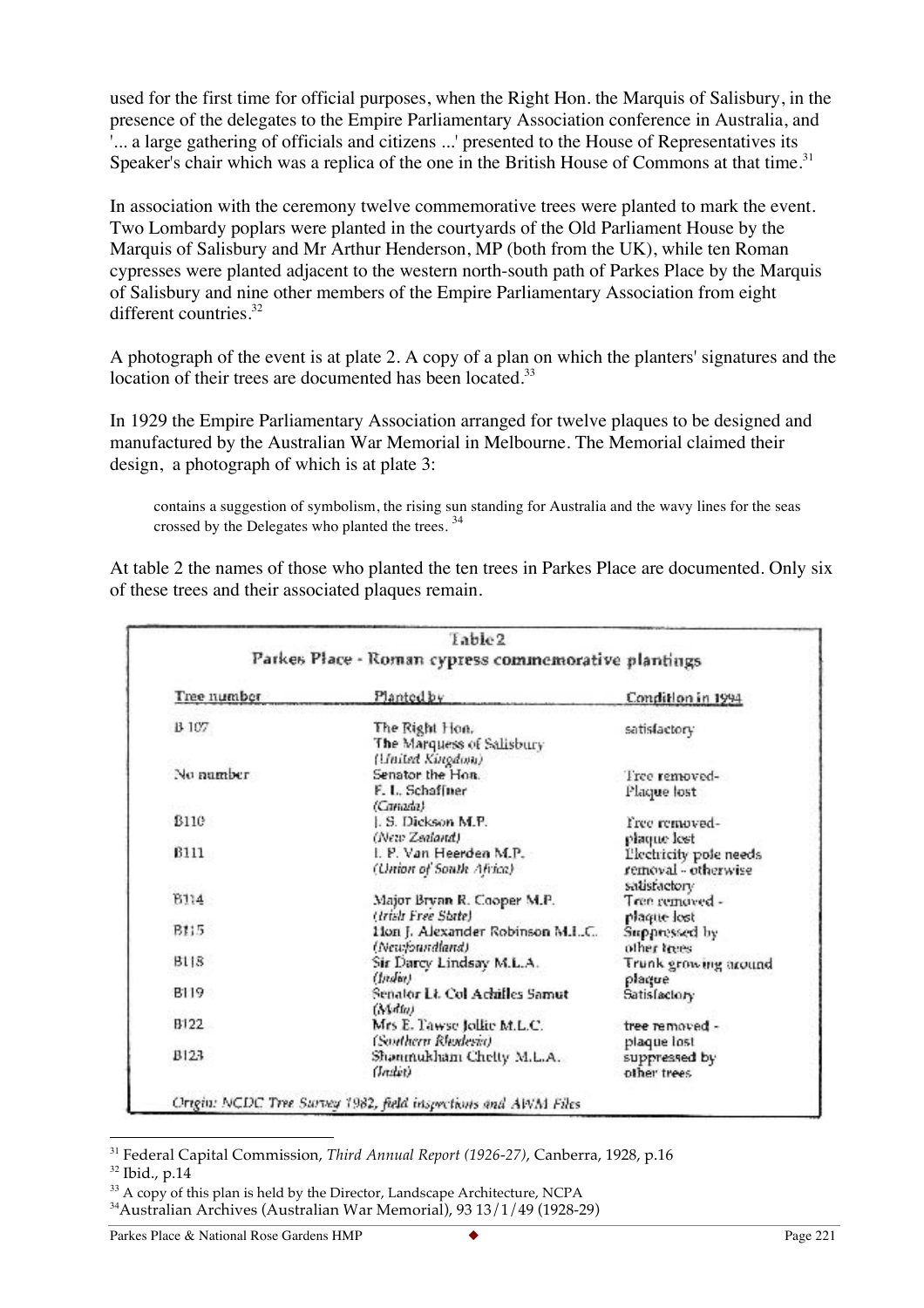On 24 January 1927 an additional commemorative Roman cypress tree was ceremonially planted in Parkes Place by Master Ray Smith, a drum-major of the Young Australia League of Western Australia. The precise location of this tree planting has yet to be confirmed but it was almost certainly adjacent to the eastern north-south path. (plate 4)

Mr J. J. Simmons, the leader of the Young Australia League contingent from Western Australia and founder of that organisation, dedicated the tree to the League in recognition of their 718 members who had visited Canberra that summer - 352 from Western Australia and 366 from Queensland and  $\text{NSW}^{35}$  He expressed the hope that:

the uprightness of the tree would typify the behaviour and conduct of all League members now and in the years to come.<sup>36</sup>

The Young Australia League is a non-denominational youth welfare organisation operating on the principal of 'education by travel'. It was founded in 1905 in Western Australia and has grown to become a national body admitting girls also as participants.<sup>37</sup>

During the day, the League band:

rendered several airs in impressive style in King's Hall, Parliament House, thus gaining the honor of being the first band to play in the new home of the Federal Legislature.<sup>38</sup>

It is possible that there may be more commemorative plantings in Parkes Place. In this context it should be noted that the Federal Capital Commission inaugurated a scheme in 1926/27 by which representative organisations in Australia might identify themselves with Canberra by presenting trees for planting in main avenues or special positions.<sup>39</sup>

#### **2.8 A place for public assembly - 9 May 1927 onwards**

The first of many major official gatherings occurred on Parkes Place at the opening by the Duke of York of the Provisional Parliament House on 9 May 1927. Temporary stands bordering the central lawns were constructed while behind them, where the National Rose Gardens are now located, were erected refreshment marquees. Prior to the opening the Duke and Duchess' carriage was driven around Parkes Place in front of the stands. The official attendance was 35,000 persons, although some felt this figure to be excessive.40

Prior to the opening of the Australian War Memorial in 1941, official ceremonies for Anzac and Remembrance Days were held in front of the Provisional Parliament House, where a temporary cenotaph was erected. Attendances in the mid 1930s ranged between 1500 and 2000 persons.<sup>41</sup>

Numerous official gatherings in Parkes Place were to follow over subsequent years.

 <sup>35</sup> *Canberra Times,* 31 December 1926, 27 January 1927

<sup>36</sup> *Canberra Times,* 27 January 1927

<sup>37</sup> *The Australian Encylopaedia,* Grolier Society of Australia, Sydney, 1977, Vol. 6, p.458

<sup>38</sup> *Canberra Times,* 27 January 1927

<sup>39</sup> Greg P. Murphy, *Parks and Gardens in Canberra,* Department of the Capital Territory, Canberra, 1979,  $p.77$ <sub>40</sub> $r$ .

<sup>40</sup> Jim Gibbney, *Canberra 1913-1953*, AGPS Press, Canberra, 1988, p.130

<sup>41</sup> *Canberra Times,* 27 April 1936, 12 November 1936, 26 April 1937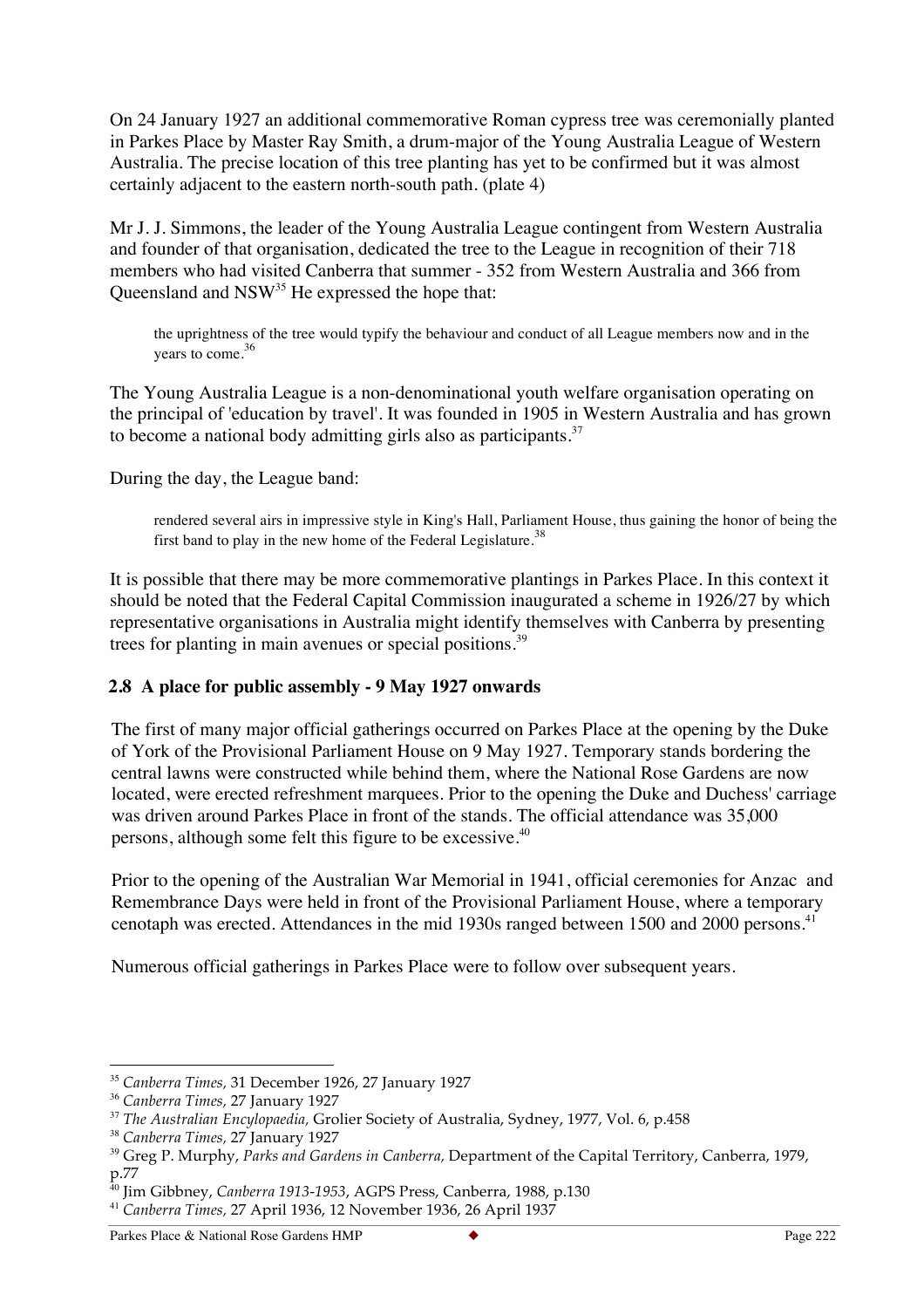# **2.9 Official naming - Canberra National Memorials Committee, 1928**

As the building of the Provisional Parliament House proceeded, and the great significance of the forthcoming transfer of the Commonwealth Parliament to its new home was starting to be realised, it was perhaps inevitable that Parliament would turn its thoughts to an appropriate nomenclature system for the National Capital's streets and public places. Such a system should, it was believed, appropriately reflect the contribution of Australians to the development of the Nation and in particular to the achievement of the Federation.

The Federal Capital Advisory Committee commenced work on such a nomenclature system in 1924<sup>42</sup> and this was continued from 1925 onwards by the Federal Capital Commission. The latter body concluded that:

national sentiment must necessarily prevail in the case of every name to be chosen.<sup>43</sup>

In its first report on the subject in December 1927 the newly formed Canberra National Memorials Committee proposed that in the Government area eleven of the names of the fourteen most prominent statesmen connected with the establishment of Federation would be used for the streets in the vicinity of Parliament House, ie.:

Barton, Braddon, Deakin, Dickson, Forrest, Fysh, Griffith, Kingston, Lyne, O'Connor, Parkes, Reid, Symon, and Turner.

The central place in front of Parliament House was to be given to the so called father of Federation, Sir Henry Parkes.<sup>44</sup>

While the name 'Parkes Place' was eventually adopted officially the remainder of the recommendation was not although, as will be noticed in figure 10, some of the names were already unofficially in use in 1928. A parallel recommendation for thirteen districts to be named after such statesmen was however adopted. These decisions were formalised in *Commonwealth of Australia Gazette* No 99, 20 September 1928., the citation for Parkes Place and the District of Parkes reading :

after Sir Henry Parkes, Legislator, Federalist and one of the Founders of the Constitution.

The streets on the eastern and western boundaries of Parkes Place became known as Parkes Place West and Parkes Place East, however the northern and southern boundaries remained officially un-named for the next 24 years.

The eventual approach adopted in 1952 to naming in the Parliamentary Zone differed markedly from that envisaged by the original Canberra National Memorials Committee. In *Commonwealth of Australia Gazette* No. 69, 9 October 1952, the northern and southern boundary roads of Parkes Place were designated as King Edward and King George Terraces, these designations being linked to the first 50 years of Federation. The citations read:

King Edward Terrace - after King Edward VII and King Edward VIII. Reigning Monarchs during first 50 years of Federation.

King George Terrace - after King George V and King George VI. Reigning Monarchs during first 50 years of

 <sup>42</sup> Federal Capital Advisory Committee, *Final Report*, Melbourne, 1926

<sup>43</sup> Federal Capital Commission, *Fourth Annual Report (1927-28)*, Canberra, 1929

<sup>44</sup> Canberra National Memorials Committee, *Report in regard to the Naming of Canberra's Streets and Suburbs,* Canberra, 1928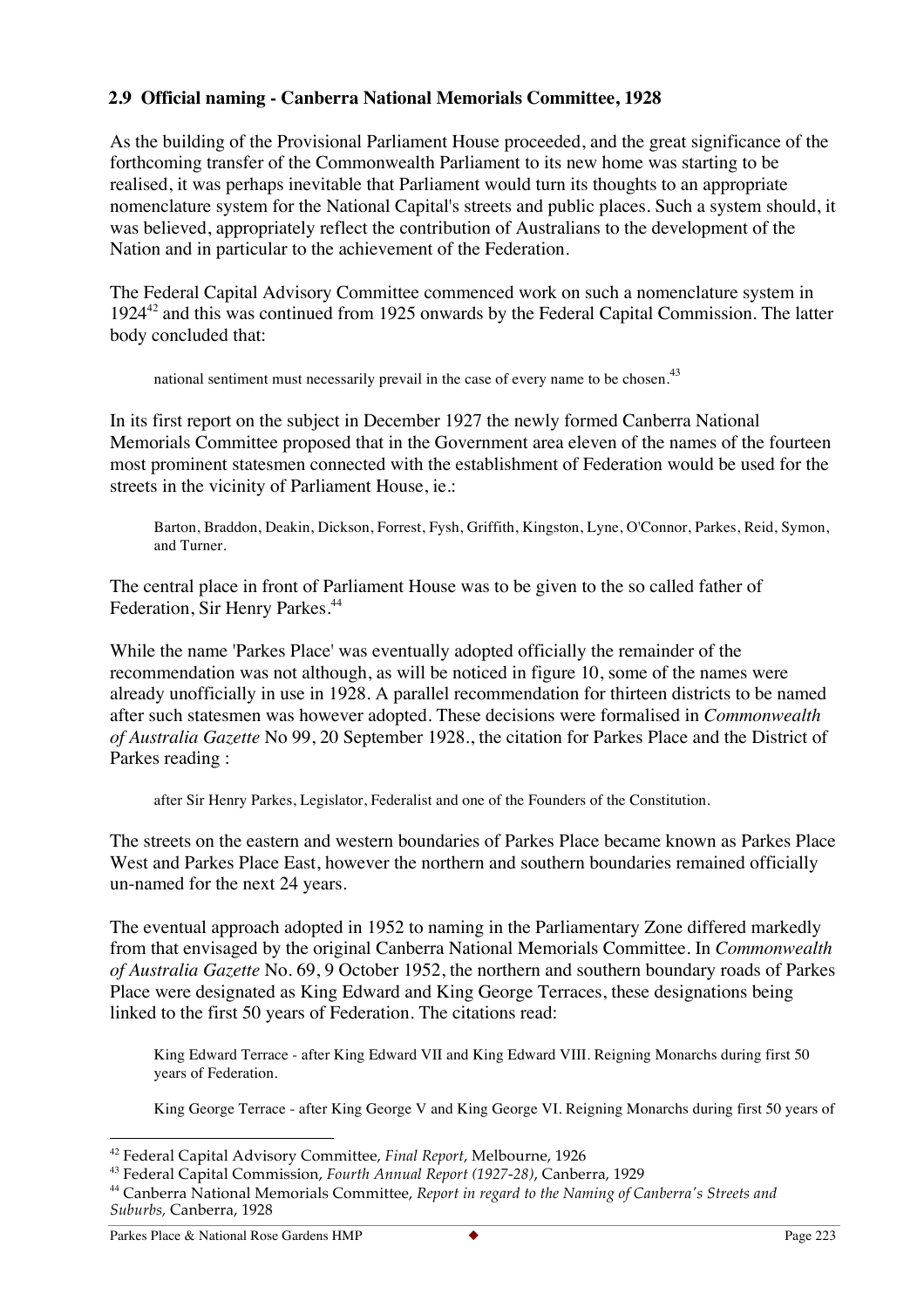Federation.

A similar approach was followed in the naming in the same gazette of a number of nearby streets including Queen Victoria Terrace, Langton Crescent (after Archbishop Langton who forced King John to sign the Magna Carta in 1215) and Walpole Crescent (after Robert Walpole, the First British Prime Minister).

### **2.10 Supplementary tree plantings - Federal Capital Commission and other departments, 1920s, 1930s**

During the late 1920s or early 1930s a row of deciduous tree planting was added to both sides of the northern east-west path. These trees are clearly visible in air photography.

The reasons for this supplementary planting is unknown but it may well have been motivated by a desire to extend the avenue planting of King Edward Terrace, or alternatively to achieve a deciduous effect perhaps having in mind winter use of the path. All the golden cypress along the southern side of the path were presumably removed at that time.

The likely composition by common names, after this supplementary planting is as indicated in table 3.

|                         |           |                       | Parkes Place - Tree Species Composition - 1930s |                                                                                                  |          |          |
|-------------------------|-----------|-----------------------|-------------------------------------------------|--------------------------------------------------------------------------------------------------|----------|----------|
| Common Name             | N/S paths | E/W paths             | SE/SWsectors lake                               |                                                                                                  | King E.  | Lutats   |
| <b>Unotic evergreen</b> |           |                       |                                                 |                                                                                                  |          |          |
| Atlas cedar             | û         | 50                    | 20                                              | ū                                                                                                |          | 70       |
| Arizona cypress         | 24        | $\ddot{2}$            | 12                                              | $\Omega$                                                                                         |          |          |
| Colden cypress          | n         | 34                    | $\Omega$                                        | n                                                                                                | 000      | 38<br>34 |
| Roman cypress           | 36        | $\boldsymbol{\theta}$ | 0                                               | Ò                                                                                                | ö        | 36.      |
| Lawson cypress          | $\Omega$  | $\alpha$              | 6                                               | $\Omega$                                                                                         | Ű        | 6        |
| Exotic deciduous        |           |                       |                                                 |                                                                                                  |          |          |
| Lombardy poplar         | 20        | 8                     | O                                               |                                                                                                  |          | 32       |
| Oriental plane          | ۵         | 18                    | 20                                              | ö                                                                                                |          | 38       |
| Pin gak                 | Ø         | 28                    | 80                                              |                                                                                                  | 0        | 108      |
| White poplar            | Ü         | U                     | 8                                               | 000                                                                                              | Ü        | 8        |
| Huntington elm          | Ü         | Ü                     | 14                                              |                                                                                                  | $\theta$ | 14       |
| Totals                  | BO        | 140                   | 160                                             |                                                                                                  |          | 384      |
|                         |           |                       |                                                 | Exotic evergreen - 184 - 47.9%<br>Exotic deciduous - 200 - 52.1%<br>Native evergreen = 0 - 00.0% |          |          |

#### **2.11 Founding of National Rose Gardens- Canberra Horticultural Society, 1933**

An important new step was taken in the further development of Parkes Place on 12 September 1933 when the then Minister for the Interior, Mr J. A. Perkins carried out the first planting in the National Rose Gardens being established there by the Canberra Horticultural Society in association with the Department of the Interior. (plate 5) This followed the first announcement of the garden in August 1932, which in turn had been preceded with a considerable amount of planning work stretching back some years under the leadership of Mr A. E. Bruce, the then Superintendent, Parks and Gardens. <sup>45</sup>

 <sup>45</sup> Dianne Firth, 'The National Rose Gardens: Canberra', in *Canberra Historical Journal.* September, 1994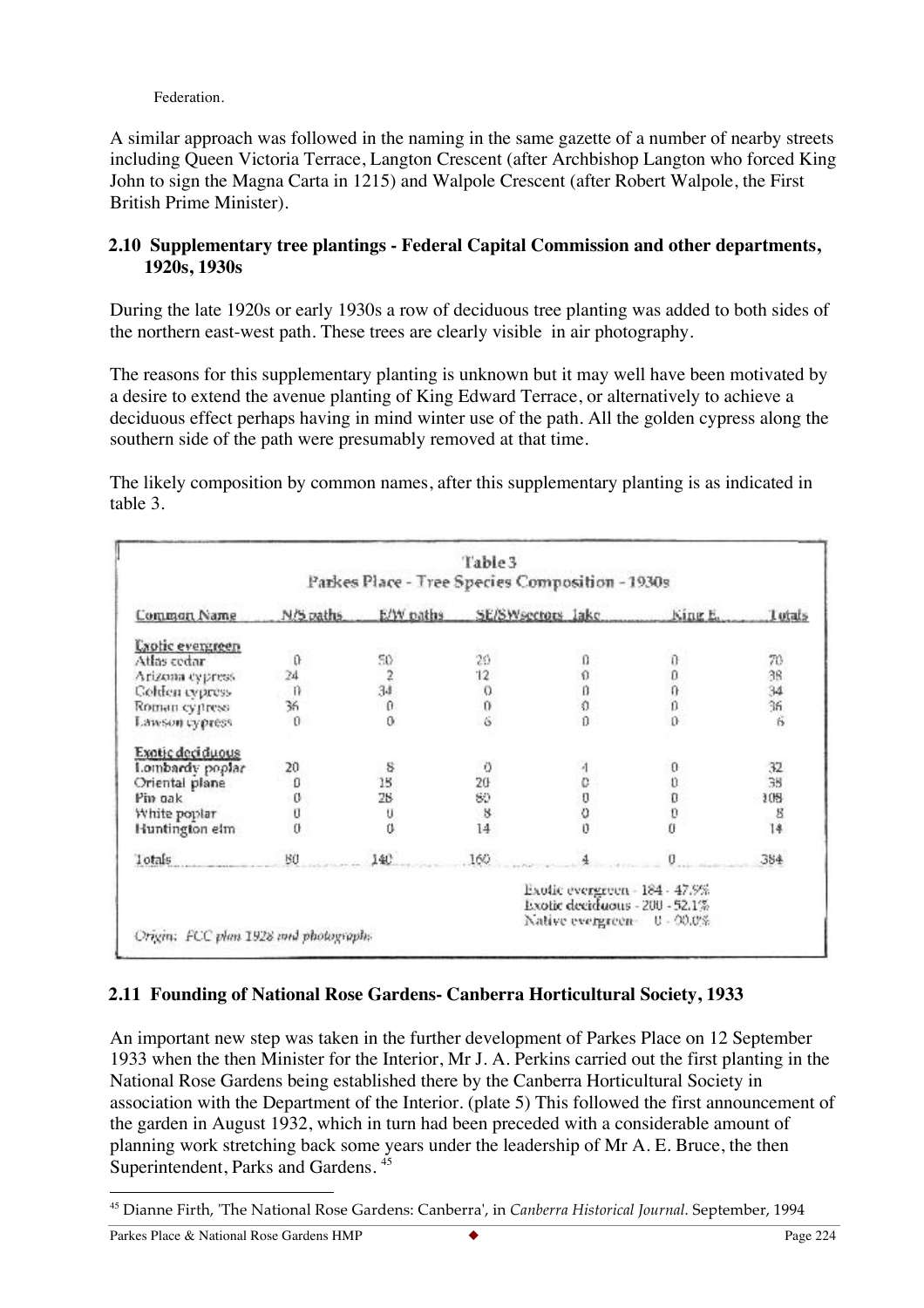The development and continued presence of these rose gardens in Parkes Place reflects the great interest in Australia throughout this century in the rose - an interest which has shown no signs of waning even now.

The idea of establishing rose gardens in the vicinity of the Provisional Parliament House appears to have arisen in earlier years while that building was still under construction. As indicated in an earlier section of this chapter, the first suggestion appears to have been made in 1924 by Charles Weston, who went as far as preparing a rough sketch of a rose garden (figure 5) to be established directly in front of the House. This was followed in 1926, when the National Rose Society of NSW made a suggestion about associating the states with a national rose garden in Canberra. In response Prime Minister Stanley Bruce suggested that the rose gardens be established in the grounds of Parliament House, however the intervention of the depression appears to have prevented any further action for the next few years.<sup>46</sup>

The design developed by Mr A. E. Bruce for the garden (plate 6) was based on the plan of the petals of a fully opened bloom, and placed symmetrically on each side of the central terrace in front of the House. Consideration was given to colour arrangement with the central and circular beds red, progressing out through yellow, white, pink and coppery shades. The form of the plant was also taken into consideration; climbing varieties were to be trained onto pergolas. Accessory beds, available for mixed planting, were to elaborate the layout.<sup>47</sup> Access paths were to be provided as indicated on the plan. (figure 11)

An important feature of the scheme was that it would involve:

cooperation between the citizens of the various states and the Federal Capital Territory and the governing body of the Territory.<sup>48</sup>

Donations of rose plants were made by rose societies, other organisations and individuals across Australia. Some 80,000 roses were to be planted ultimately. The gardens were also regarded as a testing ground for Australian raised roses.

In September 1932, it was reported that the Canberra Horticultural Society had:

agreed to extend the scope of the National Rose Garden of Canberra to include the area which is being developed in Parliament House grounds by the Joint House Department of Canberra.<sup>49</sup>

This agreement followed some acrimonious communication between the Society and Mr R. Broinowski, Secretary, Joint House Department who had commenced a few months previously the development of rose gardens in the Senate garden nearby. The Senate and House of Representatives rose gardens continued to be developed and managed by the Parliament throughout its occupation of the Provisional Parliament House till 1988, however they are now open to the public.

The rose gardens of Parkes Place continued largely in their original form although at times there was deterioration in their condition. Modifications were made by the Department of the Interior ( and its later derivatives) to the layout of the beds with an additional outer ring of beds and new rectangular pergolas which replaced the original pyramid style supports for the climbing roses.

 <sup>46</sup> Ibid., p.32

<sup>47</sup> Ibid., p.32

<sup>48</sup> Ibid., p.32

<sup>49</sup> *Canberra Times*, 16 September 1932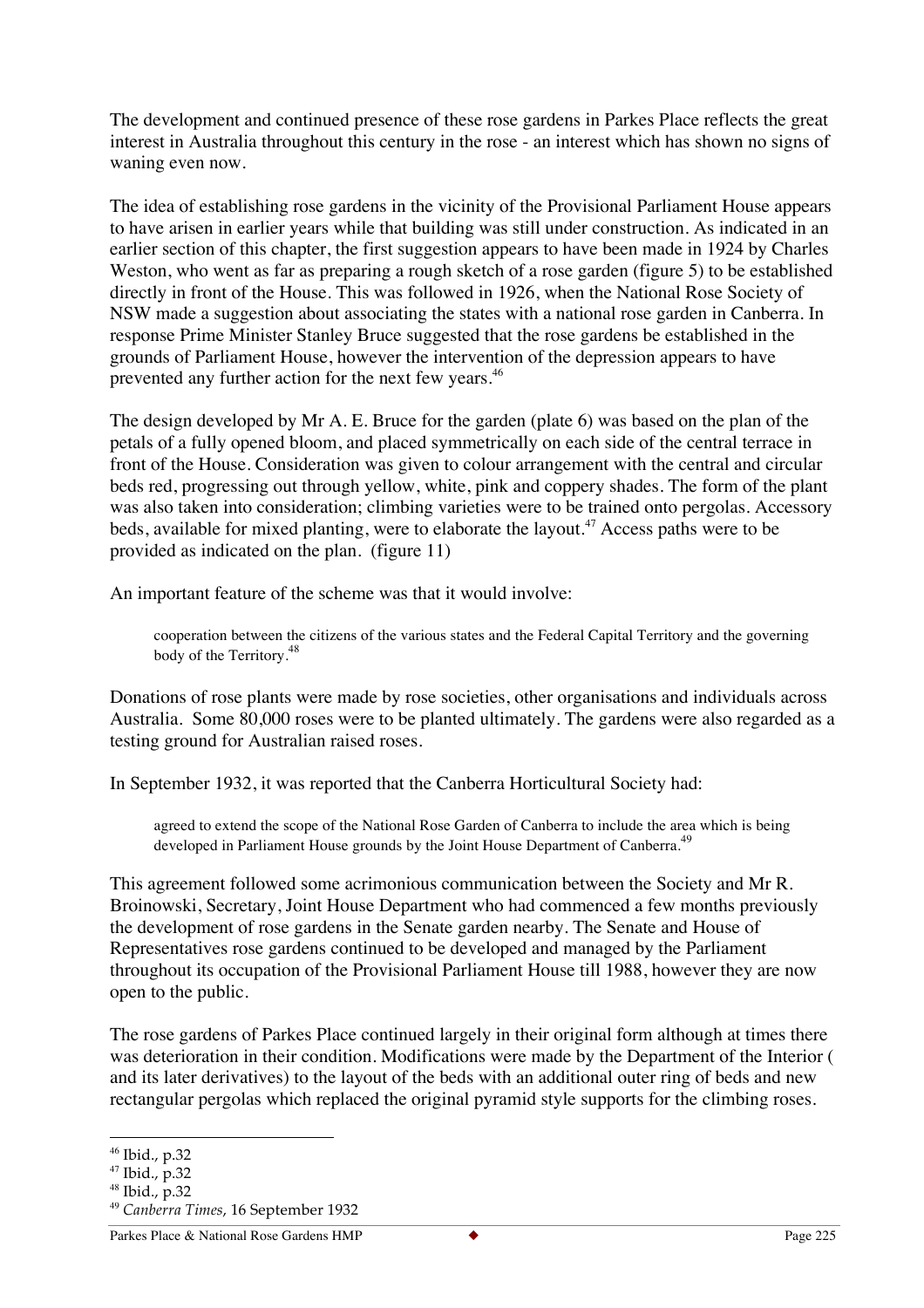Still later modifications were made to the two outer rings of rose beds breaking them into smaller beds, and a wider range of varieties was planted, while the timber pergolas were replaced by painted metal trellises.<sup>50</sup>

The 60th Anniversary of the first plantings in the National Rose Gardens was celebrated by 130 people on 12 September 1993 with a re-enactment of the original ceremony. Mr John Langmore MHR Fraser, planted a *Dame Edith Helen* rose bush with the silver spade used for official public occasions. This was one of the original varieties of roses planted sixty years earlier.<sup>51</sup> (plate 7)

In 1991, Landscape Architecture students at the University of Canberra completed a set of measured drawings and a brief history of the Rose Gardens under the tutelage of their Lecturer Ms Dianne Firth. $52$ 

The rose gardens of Parkes Place are listed in both the *Australian Capital Territory Heritage Places Register* (27 April 1994) and the *National Estate Register* (15 December 1994). They are classified by the National Trust (August 1993).

# **2.12 Vale Charles Weston, MBE, 1935**

In accordance with the wish of Charles Weston, MBE, (plate 8) Canberra's first Officer in Charge, Afforestation and Superintendent, Parks and Gardens, who died on 1 December 1935, his ashes were quietly distributed during the month of his death in the gardens and plantations of Parkes Place. The distribution was by his successor, Mr A. E. Bruce, Superintendent, Parks and Gardens and other officers of the Department of the Interior in the presence of his son-in-law Mr L. Willis. The Minister for the Interior, Mr T. Paterson said that it was fitting that Mr Weston's ashes should find their resting-place among the trees and shrubs of the principal park area of Canberra as he would always be remembered for the distinguished part which he played in the foundation and development of Canberra's parks and plantations.<sup>53</sup>

Parkes Place was the last gardens area laid out by Weston prior to his retirement late in 1926.

The ashes of his wife Mrs Minimia Weston were also distributed in the same area during December 1937.<sup>54 55</sup>

#### **2.13 Netherlands presentation tulip display beds - mid to late 1930s**

In the mid to late 1930s a large number of tulip display beds were established in Parkes Place, directly in front of the Provisional Parliament House (plate 9) in accordance with the garden bed design prepared in 1926 (see section 2.6). The tulip bulbs used in these beds were a gift of Queen Wilhelmina of the Netherlands to the Commonwealth Government.<sup>56</sup>

Gillespie believes that this gift was related to the London to Melbourne Centenary Air Race in October 1934, the handicap section of which was won by K. D. Parmentier and J. J. Moll of

 <sup>50</sup> Ibid., pp. 33-34

<sup>51</sup> Ibid., 34

<sup>52</sup> *60th Anniversary of National Rose Gardens,* Brochure, Australian Institute of Landscape Architects(ACT), Garden History Society(ACT), Horticultural Society of Canberra, and National Trust (ACT), 1993

<sup>53</sup> *Canberra Times,* 17 December 1935

<sup>54</sup> Mrs Barbara McIntosh, Interview, 20 July 1992

<sup>&</sup>lt;sup>55</sup> Records of Northern Suburbs Crematorium, Sydney, 25 September 1992

<sup>56</sup> *Canberra Times*, 25 October 1941, p.2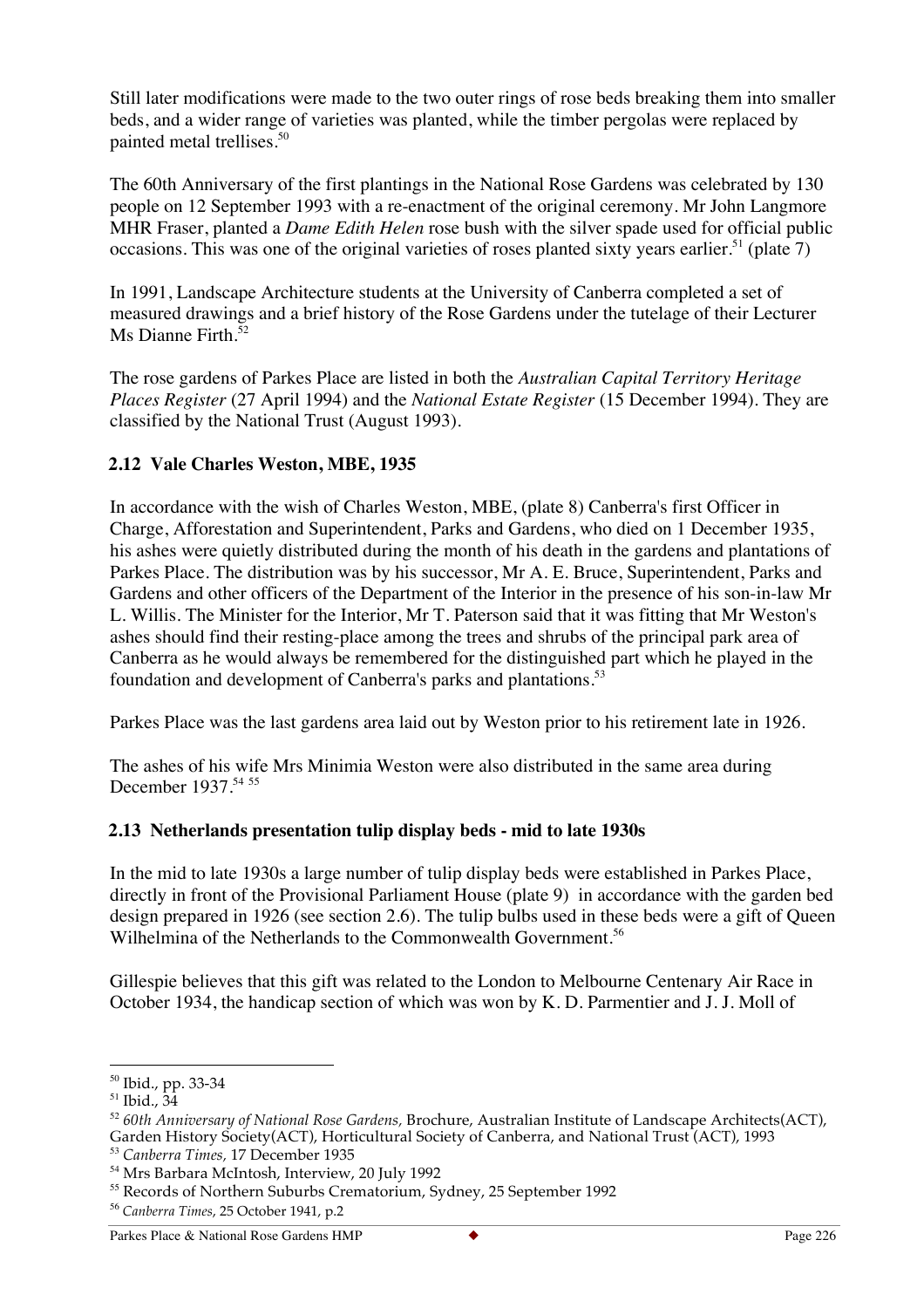Holland flying a Dutch-built Douglas DC2.<sup>57</sup> This was the first modern airliner seen in Australia.<sup>58</sup> Research is continuing to enable confirmation of Gillespie's view.

By the mid 1940s the tulips were becoming virus infected and the beds were gradually phased out.59

#### **2.14 Major tree thinning program - Lindsay Pryor and Department of the Interior, 1940s**

In 1946 the new Superintendent, Parks and Gardens, Mr (now Emeritus Professor) Lindsay D. Pryor initiated a program of tree thinning in the Parliamentary Zone.<sup>60</sup> This program arose out of a concern for obvious root and crown competition between trees and was an inevitable consequence of the deliberate over-planting practices followed by Charles Weston. As a result of this thinning program all the remaining golden cypress on the paths and the pin oaks, white poplar and Lawson's cypress on King George Terrace were removed, attracting community criticism through letters published in the *Canberra Times*, during the months of June and July 1946. Arizona cypress was planted in King George Terrace to match the same species on the opposite side of the road.

The new composition of the altered planting design was then probably as indicated in table 4.

|                  | Table 4<br>Parkes Place - Tree Species Composition - 1940s |                         |                   |                  |                                                                                |          |  |
|------------------|------------------------------------------------------------|-------------------------|-------------------|------------------|--------------------------------------------------------------------------------|----------|--|
| Common Name      | N/S palhs                                                  | E/W paths               | 5E/SWsectors lake |                  | King E.                                                                        | Totals   |  |
| Exutic evengreen |                                                            |                         |                   |                  |                                                                                |          |  |
| Atlas cedar      | o                                                          | 30                      | 20                | ū                | €                                                                              | 70       |  |
| Arizona cypress  | $^{24}$                                                    | $\overline{\mathbf{c}}$ | 20                |                  | 0                                                                              | ăń       |  |
| Golden cypross   | 0                                                          | Ö                       |                   | 000              | û                                                                              | 0        |  |
| Roman cypress    | 36                                                         | Ŏ                       | $\frac{0}{C}$     |                  | $\bf{0}$                                                                       | 36.      |  |
| Lawson cypness   | 0                                                          | ò                       | ö                 | $\theta$         | $\mathbf{0}$                                                                   | $\theta$ |  |
| Exotic deciduous |                                                            |                         |                   |                  |                                                                                |          |  |
| Lombardy poplar  | 20                                                         | 8                       | 0                 | 4                | U                                                                              | 32       |  |
| Oriental plane   | Ũ                                                          | 18                      | 20                |                  | Ü                                                                              | 38       |  |
| Pin oak          | 0                                                          | 28                      | 68                | 5050             | U.                                                                             | 96       |  |
| White poplar     | Ũ                                                          | o                       | ũ                 |                  | Đ                                                                              | O        |  |
| Huntington elm   | ö                                                          | ū                       | 14                |                  | Ù                                                                              | 14       |  |
| l'otals.         | 30                                                         | 105                     | 112               |                  |                                                                                | 332      |  |
|                  |                                                            |                         |                   | Native evergreen | Exolic evergreen - 152 - 45.8%<br>Exotic deciduous - 180 54.2%<br>$0 - 00.0\%$ |          |  |

#### **2.15 King George V Memorial - erection and relocation, 1953, 1968**

In March 1936 Federal Cabinet decided that a memorial to King George V, who had died in January that year, should be in the form of a group of symbolic bronze statuary in Parkes Place on the land axis immediately in front of the Provisional Parliament House. This statuary was to symbolise:

 <sup>57</sup> Lyell Gillespie, Personal communication, 1 September 1995

<sup>58</sup> Reader's Digest Services (Ed.) *Australia's Yesterdays: A look at our recent past,* Sydney, 1976, p.38

<sup>&</sup>lt;sup>59</sup> Professor L. D. Pryor, Interview, September 1995

<sup>60</sup> Professor L. D. Pryor, Interview, February 1994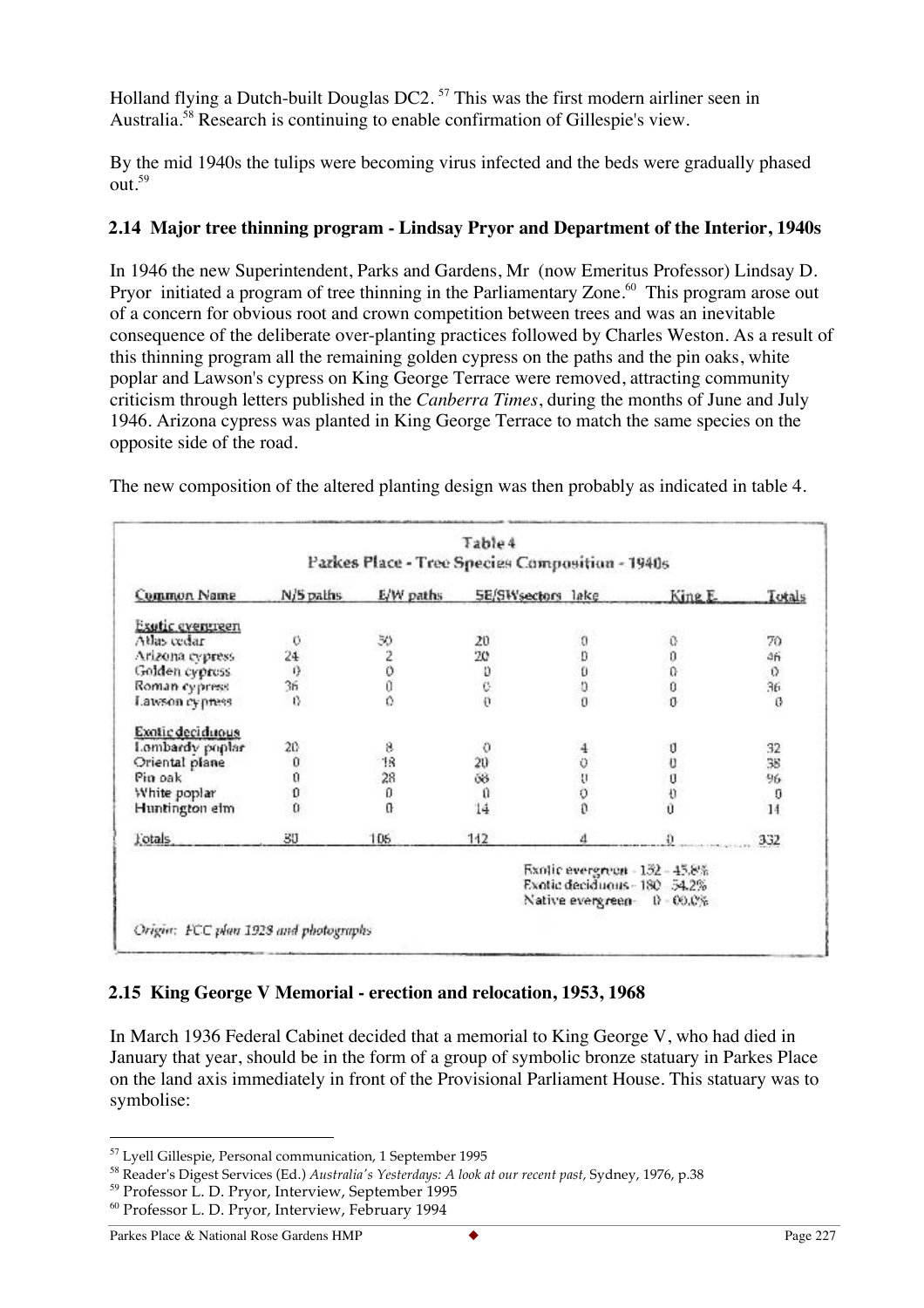- the association of the late King with the birth and first 25 (sic) years of Federation;
- the growth of the idea of Empire unity as a Commonwealth of Nations under allegiance to one sovereign; and
- the main events of Australia's national life, such as for instance the first Federal Convention; the King, as Duke of York, opening the first Federal Parliament; Australian participation in the Great War; the next Duke of York opening the first Parliament in Canberra.<sup>61</sup>

Mr G. Rayner Hoff was selected from three Australian sculptors invited to submit competitive designs. Hoff died suddenly and his design was completed by his assistant John Moorfield.<sup>62</sup>

The memorial comprises a cast bronze figure of King George V which is:

set against a Hawkesbury (sandstone) pylon. It is backed by a carved stone figure of equestrian St. George in armour with gunmetal lance, and decorated with nine circular bronze portraits.<sup>63</sup>

The nine bronze portrait plaques cover: the Duke of York; the Duchess of York; Sir Edmund Barton; a sailor; a soldier; an airman; a nurse; Sir Henry Parkes; and Sir Samuel Griffith.

The architectural part of the memorial was completed by 1941, however the bronze figure had to wait until after the Second World War.<sup>64</sup> It was unveiled by the Governor General the Rt. Hon. Sir William McKell on 4 March 1953.

The Memorial continued to attract great criticism for largely interrupting the view from the entrance to Parliament House thus blocking out the view of the Australian War Memorial.<sup>65</sup> (plate 10) It was relocated, with the approval of PM Sir Robert Menzies, to its present position (plate 11) in 1968 thus restoring the openness of the vista along the land axis to the War Memorial and Mt. Ainslie.<sup>66</sup>

The memorial is located within the '*Parliament House Vista*' which is entered on the *Register of the National Estate.* It was entered in its own right on the *Register of the National Estate* on 12 February 1992. It is classified by the National Trust.<sup>67</sup>

Restoration of the memorial was completed recently following a National Capital Planning Authority conservation study.<sup>68</sup> In September 1995 it was announced that the two poplars flanking the memorial were to be removed and replaced due to root invasion of its foundations<sup>69</sup> and they were removed shortly afterwards.

 <sup>61</sup> Alan Roberts, 'Memorials in the National Capital' in *Canberra Historical Journal,* September 1990, p.11  $62$  Ibid.,

<sup>63</sup> Rodney Garnett and Danielle Hyndes (Ed) *The Heritage of the Australian Capital Territory*, National Trust of Australia(ACT), Canberra, p.132

<sup>64</sup> Alan Roberts, 'Memorials in the National Capital' in *Canberra Historical Journal,* September 1990, p.12 <sup>65</sup> Ibid., p.12

<sup>66</sup> Eric Sparke, *Canberra 1954-1980,* AGPS Press, Canberra, 1988, p.118

<sup>67</sup> Rodney Garnett and Danielle Hyndes (Ed) *The Heritage of the Australian Capital Territory*, National Trust of Australia(ACT), Canberra, p.132

<sup>68</sup> National Capital Planning Authority, *King George V Memorial: Conservation Study,* (3 volumes), Freeman Collett & Partners Pty Ltd, in association with David Young and Colin Pearson, Canberra, January-February 1994

<sup>69</sup> *Canberra Times*, 29 September 1995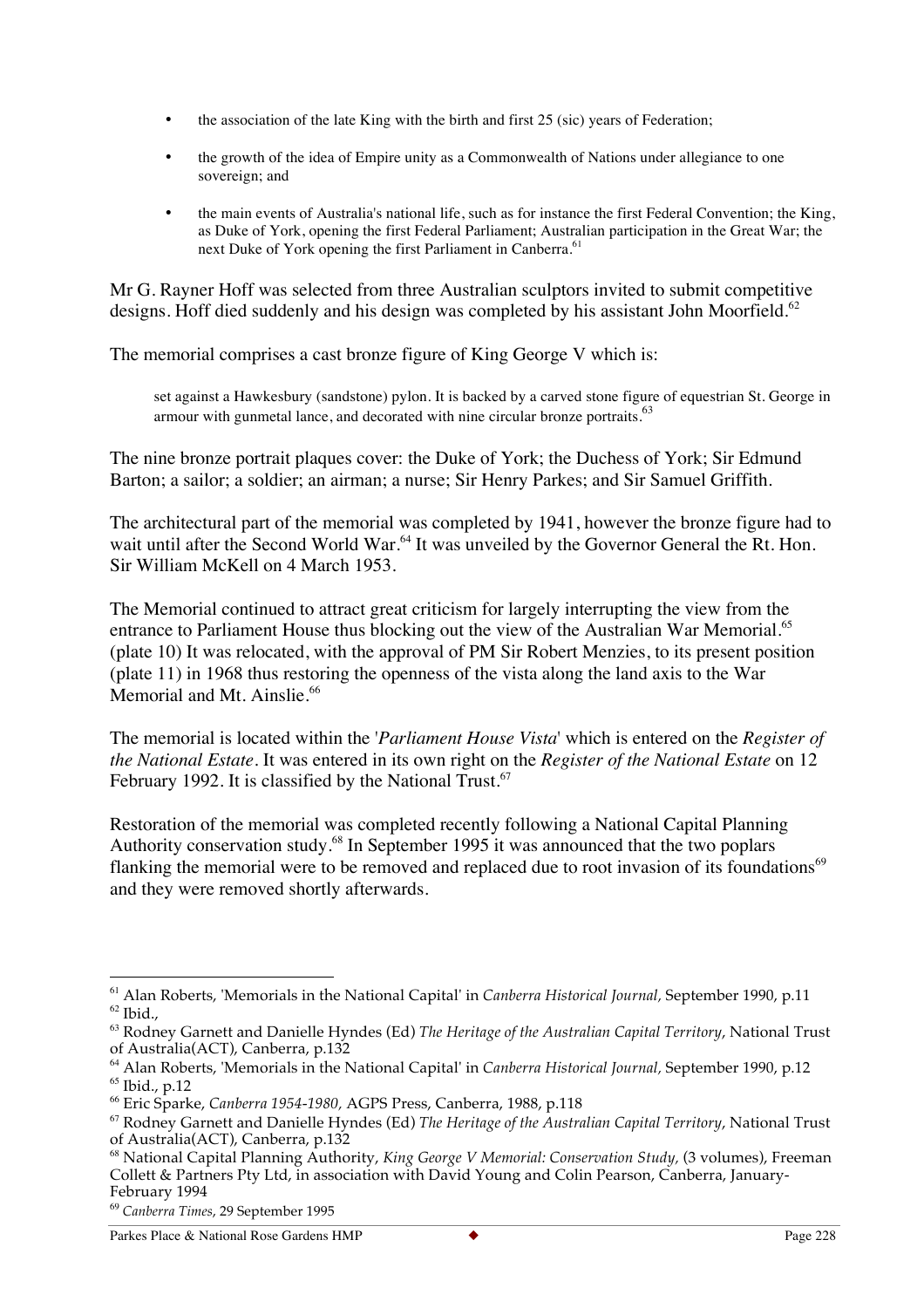# **2.16 A place to celebrate a Jubilee - Canberra Jubilee Pavilion, 1963**

The revival of interest in Canberra in the mid 1950s, followed by the creation of the National Capital Development Commission (NCDC) in 1957 and the major development programs to follow, inevitably drew greater attention to the forthcoming 50th anniversary of the founding of Canberra as a National Capital on 12 March 1913.

The focal point of the Jubilee celebrations in 1963 was a large pavilion built in Parkes Place directly in front of the Provisional Parliament House. There on 12 March, before 10,000 people, the Queen delivered a special message officially opening the exhibition. (plate 12)

The crowd included children from Norfolk Island, New Guinea, Nauru, Cocos and Christmas Islands, pioneers of Canberra and representatives of all phases of the city's life.<sup>70</sup>

*The Canberra Story* exhibition traced the growth of Canberra from early settlement days. After its official opening a number of pioneers were presented to the Queen. The exhibition remained open to the public until 15 April 1963.<sup>71</sup>

### **2.17 Modifications and new plans - National Capital Development Commission, 1960s, 1970s**

The 1958 report *Observations on the Future Development of Canberra, ACT* by Sir William Holford became amongst other things a catalyst for a continuing debate over the next 27 years about the future of the Parliamentary Zone including of course the gardens created as Parkes Place in the 1920s.

Lord Holford's report was to have a major influence over NCDC planning for the Parliamentary Zone throughout the 1960s and 1970s. His report did not propose any significant change to Parkes Place as such, but it did envisage an extension of it towards the lake as a great forecourt to the future permanent lakeside Parliament House. (figure 12) On either side of this large forecourt were located sites for future government buildings following largely the set-back example of the already constructed Administration Building on the eastern side of Parkes Place. (figure 13) This enlarged Parkes Place was a feature of all Parliamentary Zone plans throughout the 1960s and 1970s.

When Parliament rejected in 1968 the siting of Parliament House on the lakeshore and relocated it to Camp Hill or Capital Hill this large open space continued as a 'National Place' open to the lake. The Provisional Parliament House was to be demolished following construction of the new Parliament House. (figure 14)

The following modifications were made in or near Parkes Place within the framework of these Parliamentary Zone plans:

- Cork Hill (together with much of its original planting) on the northern side of King Edward Terrace was removed and the Parkes Place landscape extended towards the site of the future lakeside Parliament House using largely Australian native tree species (figure 12) (1963);
- the curved roads at the south west and south east corners of Parkes Place were removed to

 <sup>70</sup> *Canberra Times*, 13 March 1963  $71$  Ibid.,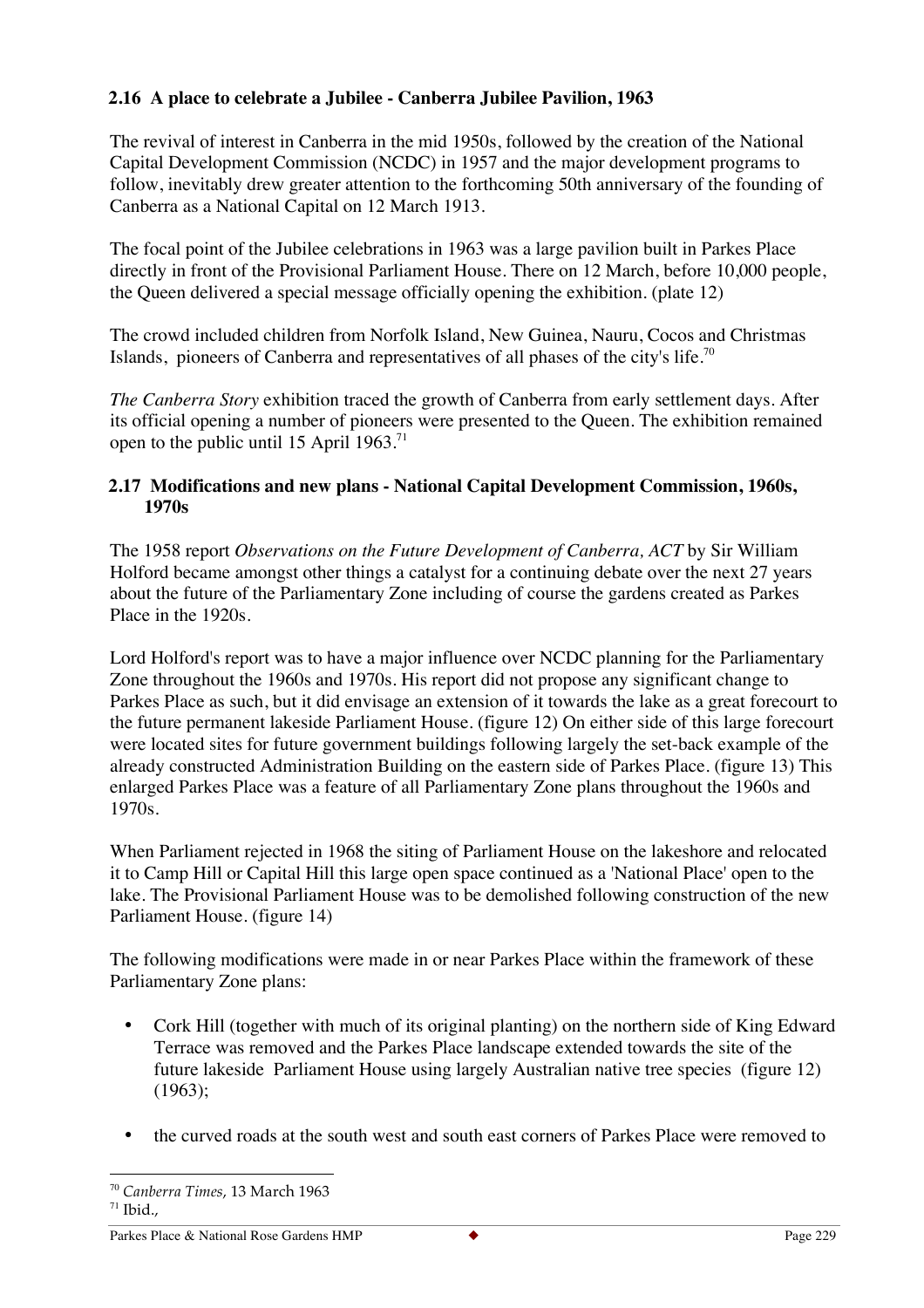facilitate the construction of right angle intersections of the Parkes Place roads with King George Terrace thus adding two triangular areas to Parkes Place (1950s and 1960s);

- the King George V Memorial was relocated from its position in front of the Provisional Parliament House to the western edge of the open grass terrace (1968);
- a paved terrace was constructed on the north side of King George Terrace to match the new terraced parking arrangements in front of the Provisional Parliament House (approximately 1969);
- four fountains in each of two pools which flank a larger square central pool were constructed within a large paved area on the land axis in Parkes Place over the excavated site of the ornamental lake proposed by the Federal Capital Advisory Committee in the 1920s. This was intended to achieve a formal assembly and ceremonial area in front of the Provisional Parliament House (1969); and
- King Edward Terrace was realigned to remove its displaced alignment adjacent to the northern boundary of Parkes Place as part of the works to facilitate ceremonial access and approach roads to the High Court, thus enlarging Parkes Place (1979).

These modifications had the effect of converting Parkes Place to a more formal assembly and **ceremonial area in front of the Provisional Parliament House. (plate 13) The scale of these new** ponds and their associated paving was such that they altered considerably the original intended design character for Parkes Place. With the vacation of Old Parliament House by the Parliament in 1988 there is no longer a need for such a large paved area.

# **2.18 A place for leisure, sport and horticultural appreciation**

For those who visited the Provisional Parliament House, Parkes Place with its now famous National Rose Gardens, presentation tulip displays, open green lawns and colourful trees were an attraction to many.

With the construction in the Parliamentary Zone during the 1960s and 1970s of departmental buildings and government institutions and the expansion of the Provisional Parliament House, Parkes Place with its now mature landscape became increasingly used by workers and tourists. The larger open grassed areas became favourite places for lunchtime sporting activities (plate 14) while the National Rose Gardens continued to attract increased numbers of visitors during the warmer months.

In 1968 a tourist restaurant (now known as the Lobby Restaurant) was constructed on King George Terrace near the National Rose Gardens.<sup>72</sup> A kiosk was built close to this restaurant in 1968/69.73 Until 1988 the restaurant was popular with both tourists and also Parliamentarians and their staff. A public toilet was also built adjacent to the restaurant and kiosk.

# **2.19 A place for dissent**

From the 1960s onwards Canberra became increasingly a scene for dissent over controversial issues. This practice reflected the growth of Canberra, the increasing diversification of its population in the post war years and the advent of television.

 <sup>72</sup> NCDC, *11th Annual Report*, Canberra, 1967-68 <sup>73</sup> NCDC, *12th Annual Report*, Canberra, 1968-69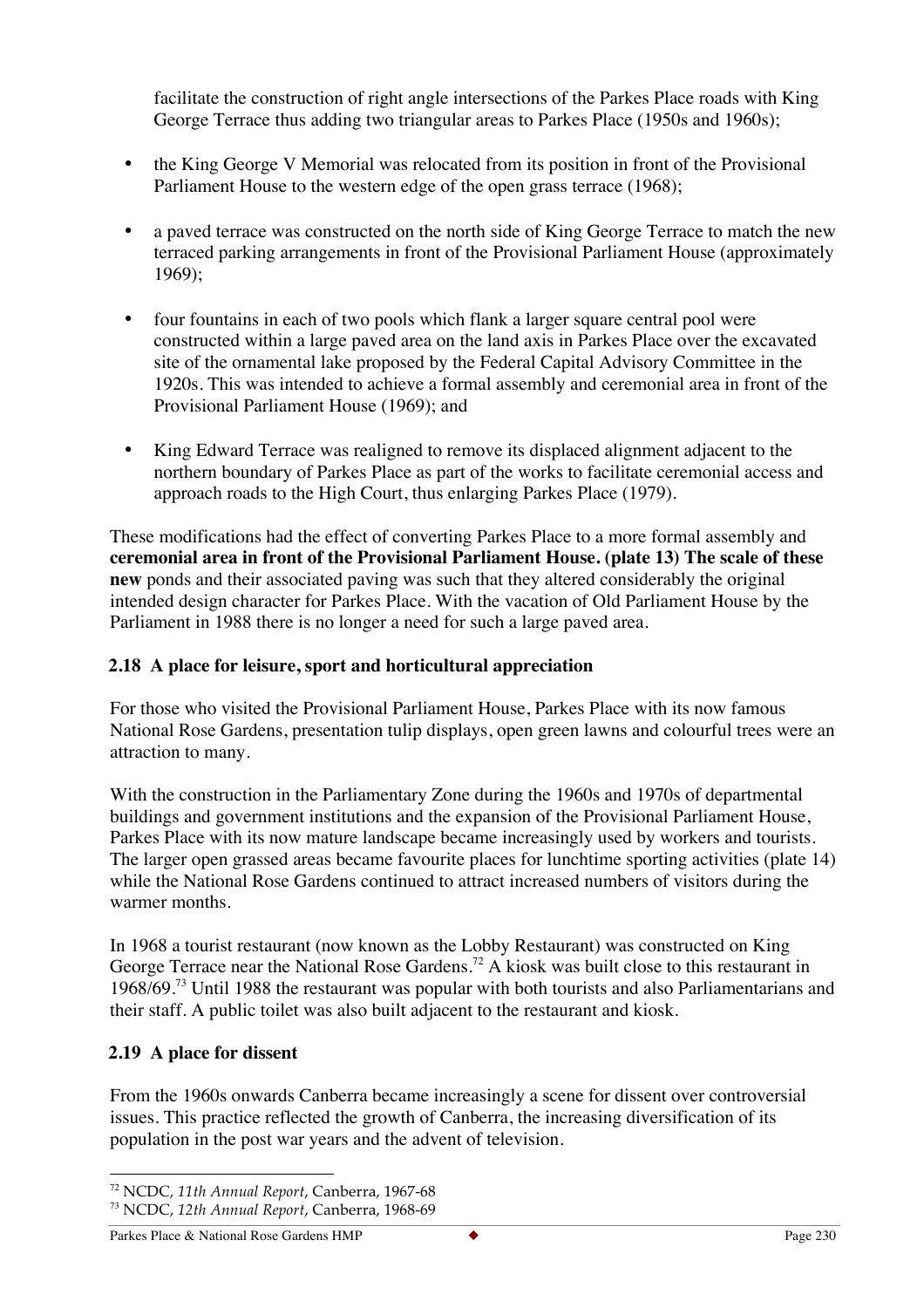Mass protest rallies, demonstrations, tent camps of dissent and related events were seen more frequently in Parkes Place with at times damage to the gardens. Events of this nature included:

- a mass meeting of 600 people on 15 April 1956 protesting against restrictions in the Canberra building program resulting in large sackings;<sup>74</sup>
- an Aboriginal tent 'embassy' protest commencing on 26 January 1972 and lasting until 12 September;<sup>75</sup>
- a seven day vigil of prayer by a Canberra anti-casino lobby in the  $1970s$ ;<sup>76</sup>
- an emotional public meeting protesting against the Black Mountain Tower proposal in  $1973:$ <sup>77</sup>
- a rally, attracting 4,000 persons, addressed by former Prime Minister Gough Whitlam and other Labor and union figures following the dramatic events of 11 November 1975;<sup>78</sup> and
- a very large farmers' rally on 1 July 1985 attracting 30,000 to 40,000 demonstrators.<sup>79</sup>

Perhaps the largest and best organised of these was the farmers' rally on 1 July 1985 (plate 15). Farmers:

had come from all over rural Australia - in droves from Victoria and from southern, western and northern NSW. In substantial numbers from Queensland, with contingents from Western Australia, South Australia and Tasmania.<sup>80</sup>

#### **2.20 Aboriginal Embassy Protest- 1972, 1992**

The Aboriginal Embassy protest referred to above commenced on 26 January 1972, to urge the Federal Government to recognise Aboriginal claims of a legal right to land.<sup>81</sup> It was a direct response to the Australia Day Statement by Prime Minister William McMahon. The protest gradually expanded until a permanent tent camp existed on the lawns of Parkes Place. <sup>82</sup>

The presence of the Embassy ultimately resulted in the passing of a special ordinance dealing with trespass on unleased land in Canberra. Following its proclamation on 20 July 1972, police dismantled the tents and arrested eight people including five Aborigines.<sup>83</sup> The tents were reerected on the lawns on a number of occasions subsequently, the fourth and final re-erection

 <sup>74</sup> Eric Sparke, *Canberra 1954-1980*, AGPS Press, Canberra, 1988, p.52

<sup>75</sup> Scott Robinson, 'The Aboriginal Embassy: An Account of the Protests of 1972', in *Aboriginal History*, V. 18, No. 1, 1994

<sup>76</sup> Eric Sparke, *Canberra 1954-1980*, AGPS Press, Canberra, 1988, p.245

 $77$  Ibid., p. 265

<sup>78</sup> *Canberra Times*, 13 November 1975

<sup>79</sup> *Canberra Times*, 2 July 1985

<sup>80</sup> Ibid., 2 July 1985

<sup>81</sup> Australian Heritage Commission, *Aboriginal Embassy Site*, Brochure of Australian Heritage Commission, 1995

<sup>82</sup> Scott Robinson, 'The Aboriginal Embassy: An Account of the Protests of 1972', in *Aboriginal History*, V. 18, No. 1, 1994

<sup>83</sup> Gavin Souter, *Acts of Parliament,* Melbourne University Press, Melbourne, 1988, p.502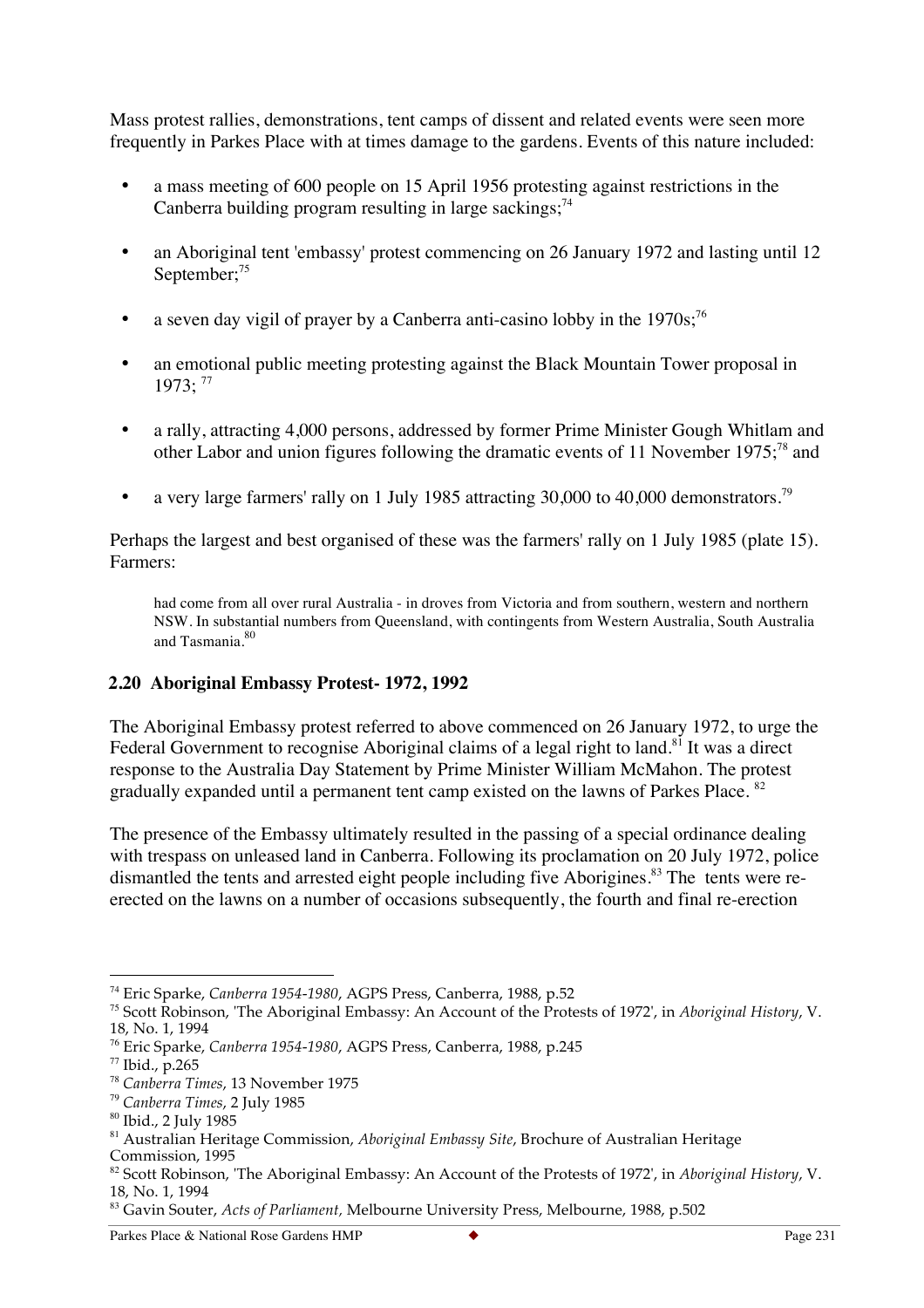occurring on 12 September 1972.<sup>84</sup>

During the 20th anniversary of the original embassy on 26 January 1992, the embassy was reestablished on the original site. (plate 16) Aboriginal groups have remained at the site since. A 'Fire of Justice' was lit in April 1993 for the memorial service for freedom fighter and poet Kevin Gilbert. A portion of his ashes was sprinkled into the fire.<sup>85</sup> The Aboriginal Embassy Site was entered on the *Register of the National Estate* on 28 February 1995.

# **2.21 A place for concerts and festivals**

Parkes Place has been used on numerous occasions as the venue for concerts and festival activities.

The first YMCA Canberra Carols by Candlelight Concert held there was on Christmas Eve 1945 and that function continued at the site every Christmas thereafter until the completion of Stage 88 in Commonwealth Park in 1988. Numerous finale concerts of the Canberra Festival have been held in Parkes Place since the 1970s.

A number of concerts have been televised there including the major New Year's Eve Concert marking the commencement of the 1988 Bicentennial Year.

# **2.22 Modifications and new plans - National Capital Development Commission, 1980s**

The fixing of the site for the Permanent Parliament House by the passing of the Parliament Act, 1974 and the decision by the Government in November 1978 to complete its construction by 1988, was the catalyst for the NCDC's planning and design study of 1980 for the Parliamentary Zone.

This study proposed a reinstatement of the principles of the original Walter Burley Griffin plan for the Parliamentary Zone and it greatly increased the potential for change in Parkes Place. (figure 15) The report stated:

The land axis would be treated as a more active space, with two central plazas and a mall or shaft of space, framed by a symmetrical disposition of buildings. The plan also reinstated Griffin's lake embankment and terrace front of buildings.<sup>86</sup>

This study was followed progressively through the 1980s with three NCDC plan reports which are summarised below:

#### • *Parliamentary Zone Draft Development Plan - June 1982*

A major conclusion was that the best location for further building development in the Parliamentary Zone was on the flat ground to the north of the Provisional Parliament House which was to remain. The principle of developing the Parliamentary Zone about a mall was continued. It was possible that building development could occur on the National Rose Gardens sites and the open grassed cross axis between the Administrative and Treasury Buildings. The alignment of King George Terrace was to be altered in front of the Provisional Parliament House.

 <sup>84</sup> Scott Robinson, 'The Aboriginal Embassy: An Account of the Protests of 1972', in *Aboriginal History*, V. 18, No. 1, 1994

<sup>85</sup> Australian Heritage Commission, *Aboriginal Embassy Site*, Brochure of Australian Heritage Commission, 1995

<sup>86</sup> NCDC, *Parliamentary Zone Development Plan*, Canberra, June 1982, p.27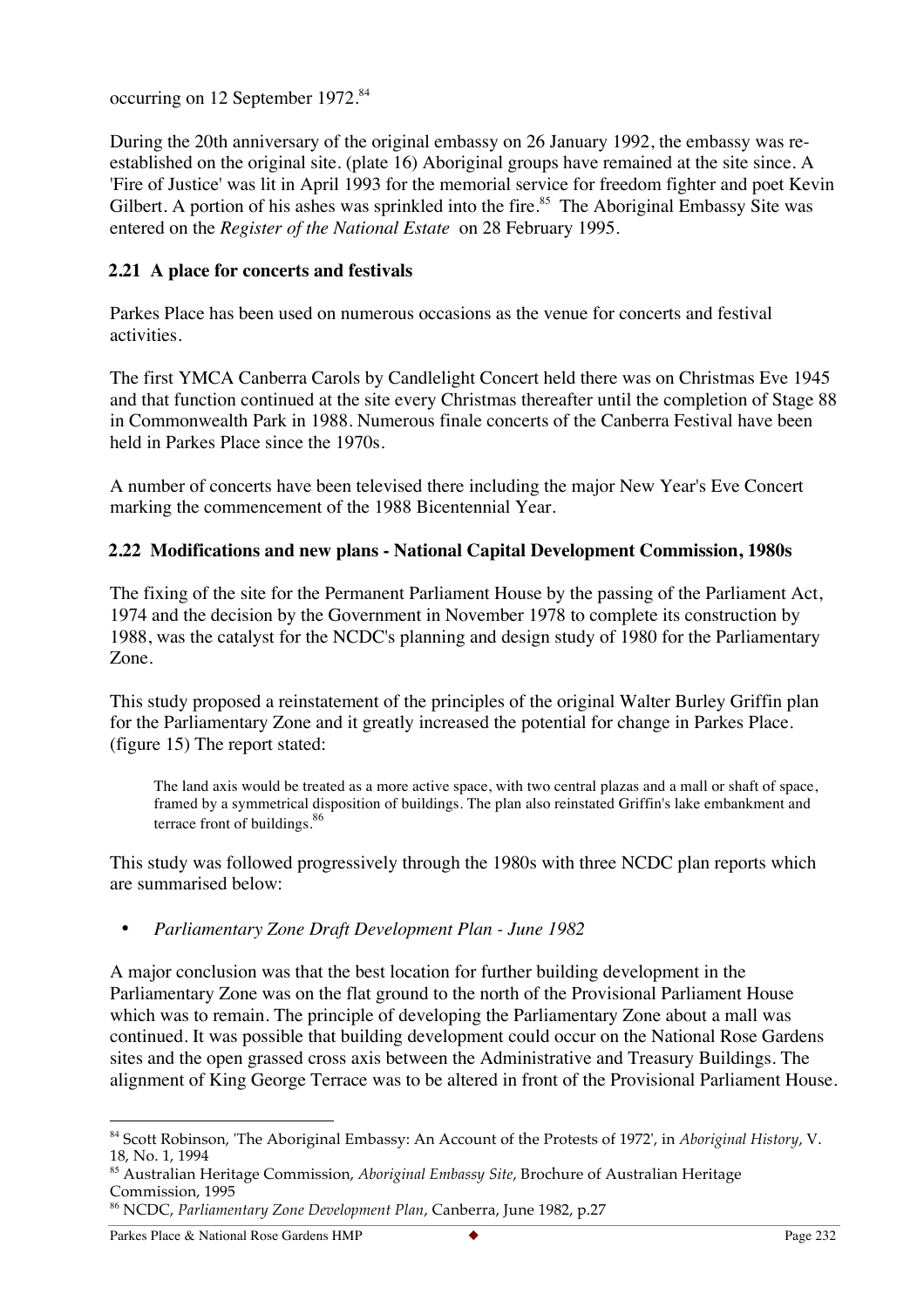A strong eucalypt planting, intended to frame the landbridge between the Permanent and Provisional Parliament Houses, would extend northwards from the Provisional House across Parkes Place and towards the lake edge. The paved roads proposed on the inside of this new planting would enable vehicles to traverse the length of the mall.<sup>87</sup>

# • *Parliamentary Zone Development Plan - September 1983*

This contained refinements to the 1982 plan. The proposed mall roads were shifted slightly away from the mall and placed between the proposed lines of the Eucalypt tree planting. The inside rows of trees, instead of the mall roads, would now define the edge of the grassed mall. The existing mall fountain would be narrowed.<sup>88</sup>

# • *Parliamentary Zone Development Plan - 1986*

The purpose of this plan was to establish a basic pattern of roads and land subdivision, to identify sites for two buildings (National Science and Technology Centre & National Archive building) and to indicate in general terms how landscape would be used to delineate roads and pathways and enclose gardens and recreation spaces of various kinds.

In the case of Parkes Place, it was envisaged that the grassed mall would be further developed into areas of varying character to create useful and visually attractive active and passive recreation spaces. A large forecourt with underground parking would be created in front of Old Parliament House and King George Terrace would be cut.<sup>89</sup>

The 1986 proposals which are illustrated in figures 16 & 17 were approved by the Parliament in April 1987 and incorporated into the *National Capital Plan* in 1990.<sup>90</sup>

Arising out of these reviews of the Parliamentary Zone during the 1980s the following works were executed in or near Parkes Place:

- a short section of the western mall road (now called Mall Road West) was constructed north of King Edward Terrace to facilitate access to the National Science and Technology Centre which was the first building designed to address the edge of the new mall (1988).
- two of the four planned rows of Eucalypts (river peppermints) were planted on either side of the land axis between the Provisional Parliament House and the lake shore. (The planting of the other two rows was to await final decisions on the construction of the mall roads.) (1988)
- in the event that the mall roads were eventually constructed in Parkes Place and in consequence the 1926 Roman cypress commemorative plantings removed, a planting of oriental plane and pin oak was carried out on what would be the outside verges of the future mall roads in the vicinity of the National Rose Gardens (1988).

# **2.23 Deterioration and refurbishment - National Capital Planning Authority, 1990s**

 <sup>87</sup> NCDC, *Parliamentary Zone Development Plan*, Canberra, June 1982

<sup>88</sup> NCDC, *Parliamentary Zone Development Plan*, Canberra, September 1983

<sup>89</sup> NCDC, *Parliamentary Zone Development Plan*, Canberra, January 1986

<sup>90</sup> NCPA, *National Capital Plan*, Canberra, December, 1990, pp. 22 & 77 & figure 29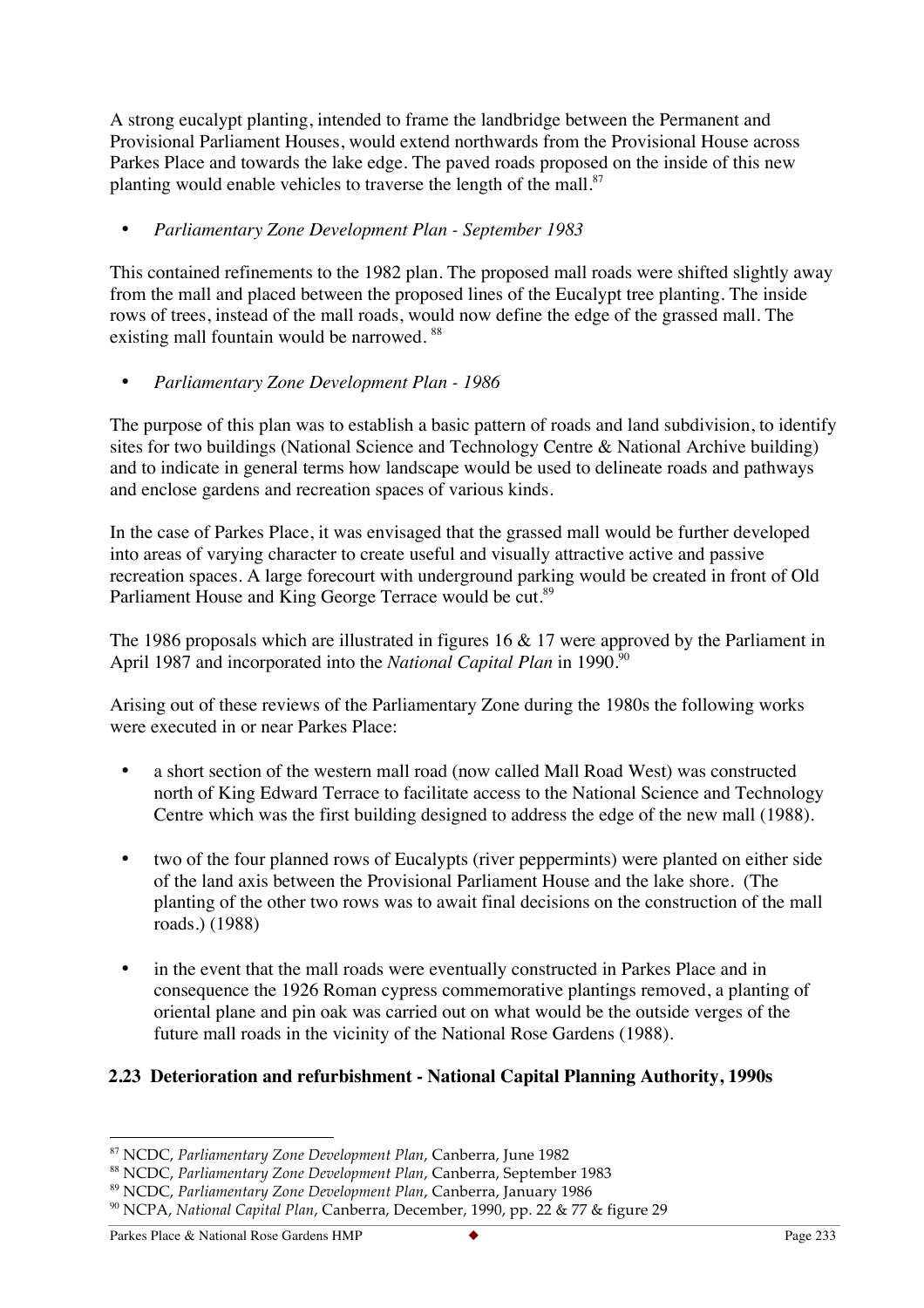During the early 1980s, there was increasing concern for the condition of the ageing trees of Parkes Place. The NCDC carried out a comprehensive survey of all trees in the area in 1982 with a view to assessing tree condition and as input into the Parliamentary Zone planning studies.<sup>91</sup>

This was followed in 1991 with a National Capital Planning Authority (NCPA) Landscape Management and Maintenance Study for the Parliamentary Zone which addressed the need for better management of the ageing landscape of the zone.<sup>92</sup> This study identified, deficiencies in the condition of the landscape including:

- deterioration in the character of the 1920s landscape of Parkes Place and its associated pedestrian path system;
- an erosion of the evergreen component due to ageing and death of trees;
- public safety concerns due to tree decline;
- deficiencies in path condition and design; and
- deterioration in irrigation systems.

Further studies were carried out in 1993<sup>93</sup> and 1994<sup>94</sup> and arising out of these the following works (plates 17 & 18) have been executed in Parkes Place since 1993 or are in progress:

- reconstruction and resurfacing of the path system:
- removal and replacement of ageing dangerous Lombardy poplars;
- reconstruction of the square shaped surrounds to the Lombardy poplars and reinstatement of the shrub plantings in these areas; and
- installation of new irrigation systems to facilitate appropriate standards of maintenance of these historically important gardens.

Today, as illustrated in figure 18 and table 5, the composition and arrangement of tree planting in Parkes Place is very different to that which applied in the 1920s when the area was first planted. (figure 8 & table 1) In comparing the two tables and figures it is important to appreciate that Parkes Place has been considerably enlarged since the 1920s through modifications to King Edward Terrace and Parkes Place East and West Roads and that in addition new planting was added or old trees subtracted from time to time as indicated in sections 2.10 and 2.14.

 <sup>91</sup> NCDC, *Parliamentary Zone Development Implementation: Tree Survey*, Denton Corker Marshall, Canberra, October 1982

<sup>92</sup> National Capital Planning Authority, *Parliamentary Zone Landscape Management and Maintenance Study*, SF Landscape Consultants Pty Ltd, Canberra, 1992

<sup>93</sup> National Capital Planning Authority, *The Mall-Parliamentary Zone: Tree Assessment Queen Victoria to King Edward Terrace,* Robert Boden & Associates, Canberra, February 1992

<sup>94</sup> National Capital Planning Authority, *Axial Pedestrian Paths Tree Planting - Parkes Place, Parliamentary Zone - Canberra: Tree Restoration Program,* John Gray Consultant Canberra, Canberra, April 1994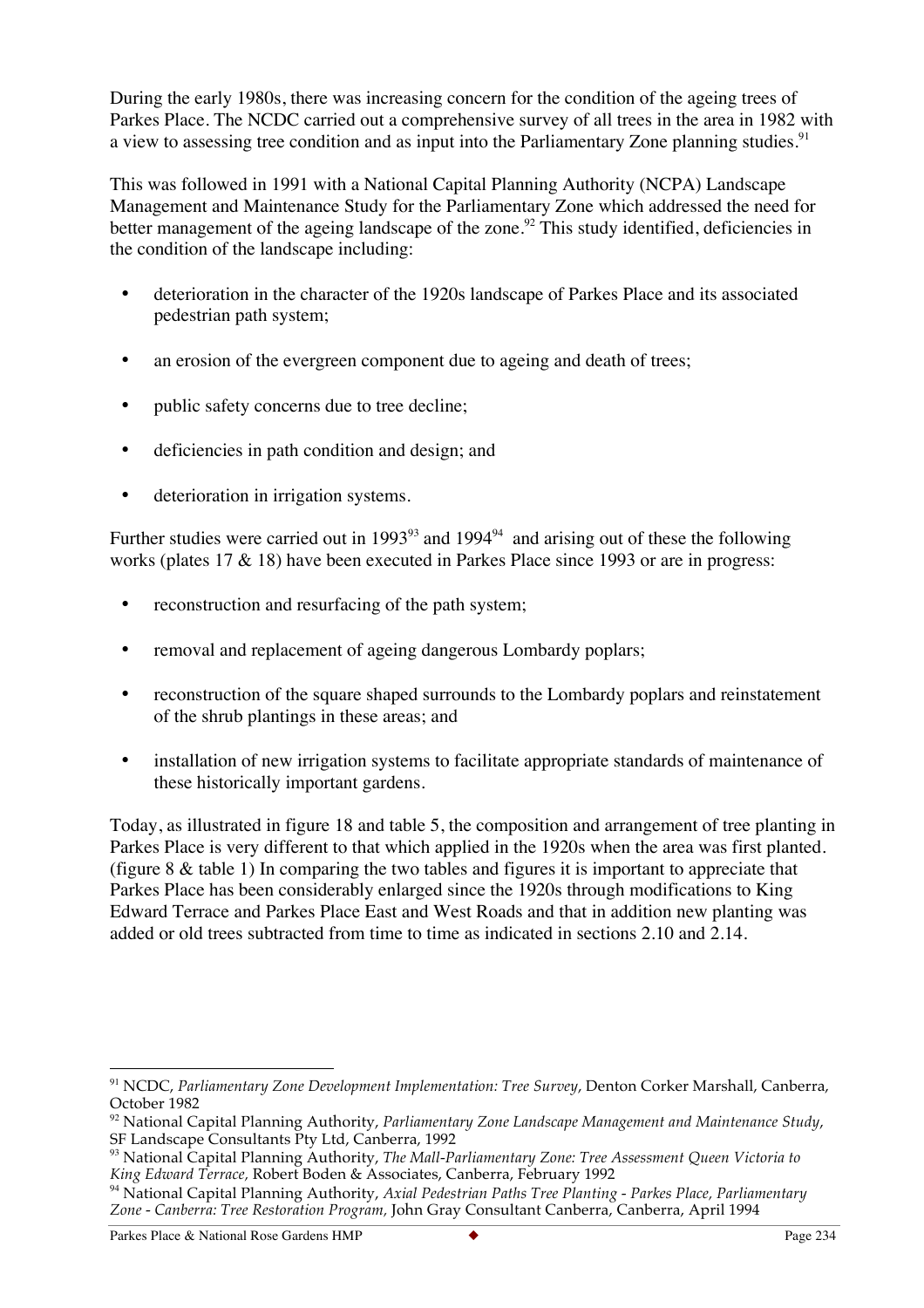|                                |                                                |    | Table 5                     |  |                                                                                                  |        |  |
|--------------------------------|------------------------------------------------|----|-----------------------------|--|--------------------------------------------------------------------------------------------------|--------|--|
|                                | Parkes Place - Tree Species Composition - 1995 |    |                             |  |                                                                                                  |        |  |
| Common Name                    | N/S paths                                      |    | E/W paths SE/SWsectors lake |  | King E.                                                                                          | Totals |  |
| Exotic evergreen               |                                                |    |                             |  |                                                                                                  |        |  |
| Atlas cedar                    |                                                | 44 | 19                          |  |                                                                                                  | 63     |  |
| Arizona cypress                | 11                                             |    | 18                          |  |                                                                                                  | 29     |  |
| Golden cypress                 |                                                |    |                             |  |                                                                                                  | 0      |  |
| Roman cypress                  | 18                                             |    |                             |  |                                                                                                  | 18     |  |
| Lawson cypress                 |                                                |    |                             |  |                                                                                                  | 0      |  |
| Incense cedar                  |                                                |    |                             |  | 13                                                                                               | 13     |  |
| Exotic deciduous               |                                                |    |                             |  |                                                                                                  |        |  |
| Lombardy poplar                | 22                                             |    |                             |  |                                                                                                  | 29     |  |
| Oriental plane                 |                                                |    | 16                          |  |                                                                                                  | 34     |  |
| Pin oak                        |                                                |    | 58                          |  |                                                                                                  | 95     |  |
| White poplar                   |                                                |    |                             |  |                                                                                                  | Ő      |  |
| Huntington elm                 |                                                |    |                             |  |                                                                                                  | 6      |  |
| <b>Black locust</b>            |                                                |    |                             |  |                                                                                                  |        |  |
| Native evergreen               |                                                |    |                             |  |                                                                                                  |        |  |
| Yellow box                     |                                                |    |                             |  |                                                                                                  |        |  |
| River oak                      | 15                                             |    |                             |  |                                                                                                  | 15     |  |
| River peppermint               | 43                                             |    |                             |  |                                                                                                  | 43     |  |
| White guin                     |                                                |    |                             |  |                                                                                                  | ÿ      |  |
| Totals                         |                                                | 84 | 118                         |  | 44                                                                                               | 357    |  |
| Origin: Field inspections 1995 |                                                |    |                             |  | Exolic evergreen - 123 - 34.5%<br>Exotic deciduous - 165 - 46,2%<br>Native evergreen- 69 - 19.3% |        |  |

#### **2.24 Old Parliament House and its gardens - Department of Communication and the Arts, National Capital Planning Authority, 1988 onwards**

With the Commonwealth Parliament's vacation of the Old Parliament House and its gardens in 1988, the impact on Parkes Place of public use arising from the Parliament's nearby presence was greatly altered. The building continued to remain closed until mid-December 1992, when it was officially re-opened for public use by past Prime Ministers, Sir John Gorton and Gough Whitlam.

The re-commissioning of Old Parliament House for a diverse range of new uses under the control of a number of Commonwealth agencies, centred principally on the past role of the building has brought increasing numbers of visitors to the buildings and its gardens. In 1993 and 1994 the gross public attendance figures for the building were 104,000 and 196,000 persons respectively.<sup>95</sup>

Interpretive tours have been introduced and a range of exhibitions and other functions have been staged, while the first part of the National Portrait Gallery has been established there. The gardens, previously the private preserve of Parliamentarians and their staff, are now open to the public.

The re-opening of Old Parliament House has been accompanied with the on-going preparation of conservation plans, followed by restoration proposals. In 1994, the Commonwealth Government announced that it:

will commence an extensive refurbishment program for Old Parliament House as a place for all Australians to celebrate our constitutional, political and social history and extend public access to this popular and nationally significant building.

Refurbishment will commence this year on the Member's Dining Room and King's Hall and further work in the Old Parliament House will continue in stages over the next several years, leading up to 2001. Old Parliament House will provide a focus for important national events, such as the Centenary of Federation in  $2001$ , and for a range of cultural, ceremonial and commercial activities.<sup>96</sup>

 <sup>95</sup> Australian Estate Management, *Old Parliament House: Monthly Attendance Chart 1993-1994,* January 1995 <sup>96</sup> Commonwealth of Australia, *Creative Nation: Commonwealth Cultural Policy,* October 1994, p. 73